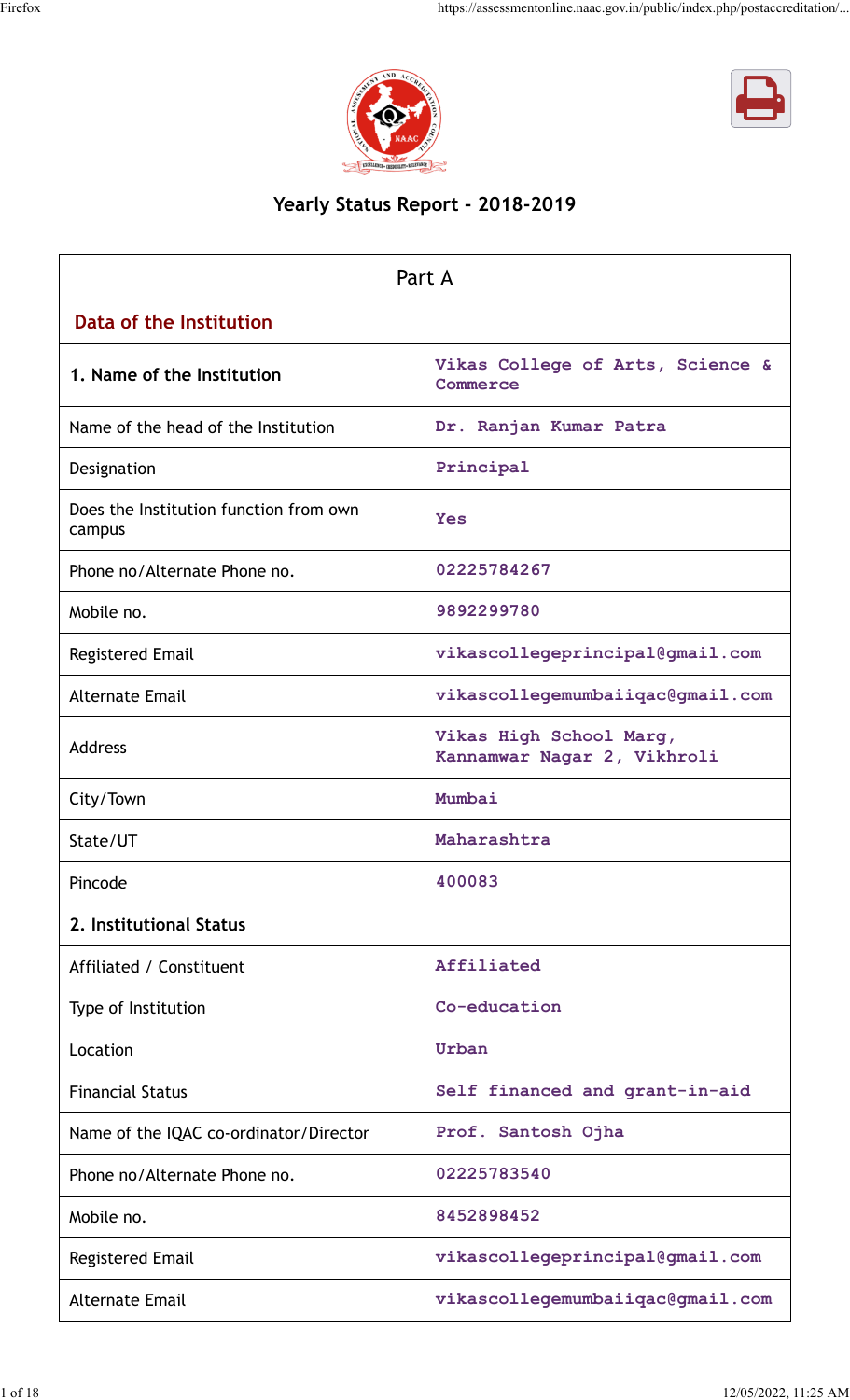## **3. Website Address**

| Web-link of the AQAR: (Previous Academic<br>Year)                         | http://www.vikascollege.org<br>/aqar/AQAR2017 18.pdf                      |
|---------------------------------------------------------------------------|---------------------------------------------------------------------------|
| 4. Whether Academic Calendar prepared<br>during the year                  | Yes                                                                       |
| if yes, whether it is uploaded in the<br>institutional website: Weblink : | http://www.vikascollege.org<br>'calendar<br>Academic Calender 2018 19.pdf |

#### **5. Accrediation Details**

| Cycle | Grade | <b>CGPA</b> | <b>Year of Accrediation</b> |                          | Validity                 |
|-------|-------|-------------|-----------------------------|--------------------------|--------------------------|
|       |       |             |                             | <b>Period From</b>       | Period To                |
|       | $B+$  | 76.0        | 2005                        | $28 - \text{Feb} - 2005$ | $27 - \text{Feb} - 2010$ |
| 2     |       | 3.15        | 2013                        | $23 - Mar - 2013$        | $22 - \text{Mar} - 2018$ |

#### **6. Date of Establishment of IQAC 27-Jun-2005**

#### **7. Internal Quality Assurance System**

| Quality initiatives by IQAC during the year for promoting quality culture |                           |                                          |
|---------------------------------------------------------------------------|---------------------------|------------------------------------------|
| Item /Title of the quality initiative by IQAC                             | Date &<br><b>Duration</b> | Number of participants/<br>beneficiaries |
| Library orientation for First<br>year students                            | $11 -$<br>Jul-2018<br>08  | 700                                      |
| Research Methodology on Academic<br>Projects                              | $25 -$<br>Jan-2019<br>01  | 85                                       |
| An interactive Session on                                                 | $02 -$<br>Dec-2019<br>01  | 80                                       |
| ISO Certification                                                         | $27 -$<br>Sep-2018<br>01  | 15                                       |

#### **[View File](https://assessmentonline.naac.gov.in/public/Postacc/Quality_Initiatives/21128_Quality_Initiatives.pdf)**

#### **8. Provide the list of funds by Central/ State Government- UGC/CSIR/DST/DBT /ICMR/TEQIP/World Bank/CPE of UGC etc.**

| Institution/Department<br>/Faculty                               | <b>Scheme</b> | <b>Funding</b><br>Agency | Year of award with<br>duration | Amount      |
|------------------------------------------------------------------|---------------|--------------------------|--------------------------------|-------------|
| <b>NIL</b>                                                       | <b>NIL</b>    | <b>NIL</b>               | 2019<br>00                     | $\mathbf 0$ |
|                                                                  |               | No Files Uploaded !!!    |                                |             |
| 9. Whether composition of IQAC as per<br>latest NAAC guidelines: |               | <b>Yes</b>               |                                |             |
| Upload latest notification of formation of<br><b>IQAC</b>        |               | <b>View File</b>         |                                |             |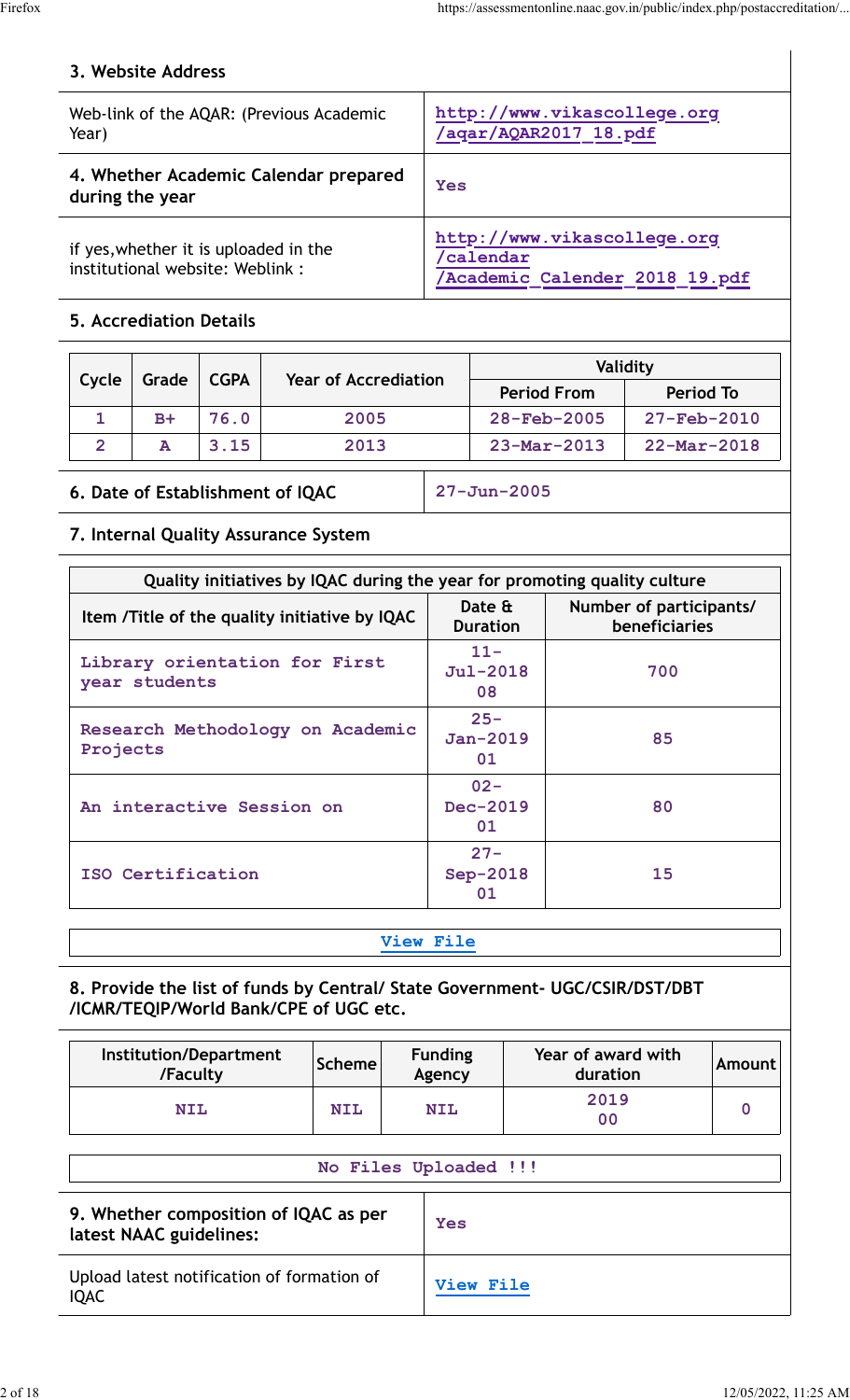| 10. Number of IQAC meetings held during<br>the year $:$                                                            | 4                     |
|--------------------------------------------------------------------------------------------------------------------|-----------------------|
| The minutes of IQAC meeting and<br>compliances to the decisions have been<br>uploaded on the institutional website | <b>No</b>             |
| Upload the minutes of meeting and action<br>taken report                                                           | No Files Uploaded !!! |
| 11. Whether IQAC received funding from<br>any of the funding agency to support its<br>activities during the year?  | <b>No</b>             |

**12. Significant contributions made by IQAC during the current year(maximum five bullets)**

**Counselling sessions for students Workshop on Research Methodology on Academic Projects for students Interactive session on Sense of Responsibility: Key to Safety on Social Media Workshop on Unicode: Marathi typing National Seminar on "Chanakya Philosophy and Indian Education System"**

#### **[View File](https://assessmentonline.naac.gov.in/public/Postacc/Contribution/21128_Contribution.xlsx)**

**13. Plan of action chalked out by the IQAC in the beginning of the academic year towards Quality Enhancement and outcome achieved by the end of the academic year**

| <b>Plan of Action</b>                                           | <b>Achivements/Outcomes</b>                                                                                           |
|-----------------------------------------------------------------|-----------------------------------------------------------------------------------------------------------------------|
| 1. To organise workshop<br>on Research Methodology              | Workshop on Research Methodology on<br>Acedemic project was conducted on 25th<br>January, 2009.                       |
| 2. To organise session<br>related to safety on<br>social media. | An interactive session on Sense of<br>Responsibility: Key to sefty on Social<br>Media was organised on 15th Feb.2019. |

#### **[View File](https://assessmentonline.naac.gov.in/public/Postacc/Quality/21128_Quality.xlsx)**

| 14. Whether AQAR was placed before<br>statutory body?                                                                   | Yes                      |
|-------------------------------------------------------------------------------------------------------------------------|--------------------------|
| Name of Statutory Body                                                                                                  | <b>Meeting Date</b>      |
| COLLEGE DEVELOPMENT COMMITTEE                                                                                           | $28 - \text{Mar} - 2020$ |
| 15. Whether NAAC/or any other<br>accredited body(s) visited IQAC or<br>interacted with it to assess the<br>functioning? | Yes                      |
| Date of Visit                                                                                                           | $25 - \text{Feh} - 2013$ |
| 16. Whether institutional data submitted<br>to AISHE:                                                                   | Yes                      |
| Year of Submission                                                                                                      | 2019                     |
| Date of Submission                                                                                                      | $28 - Jan - 2019$        |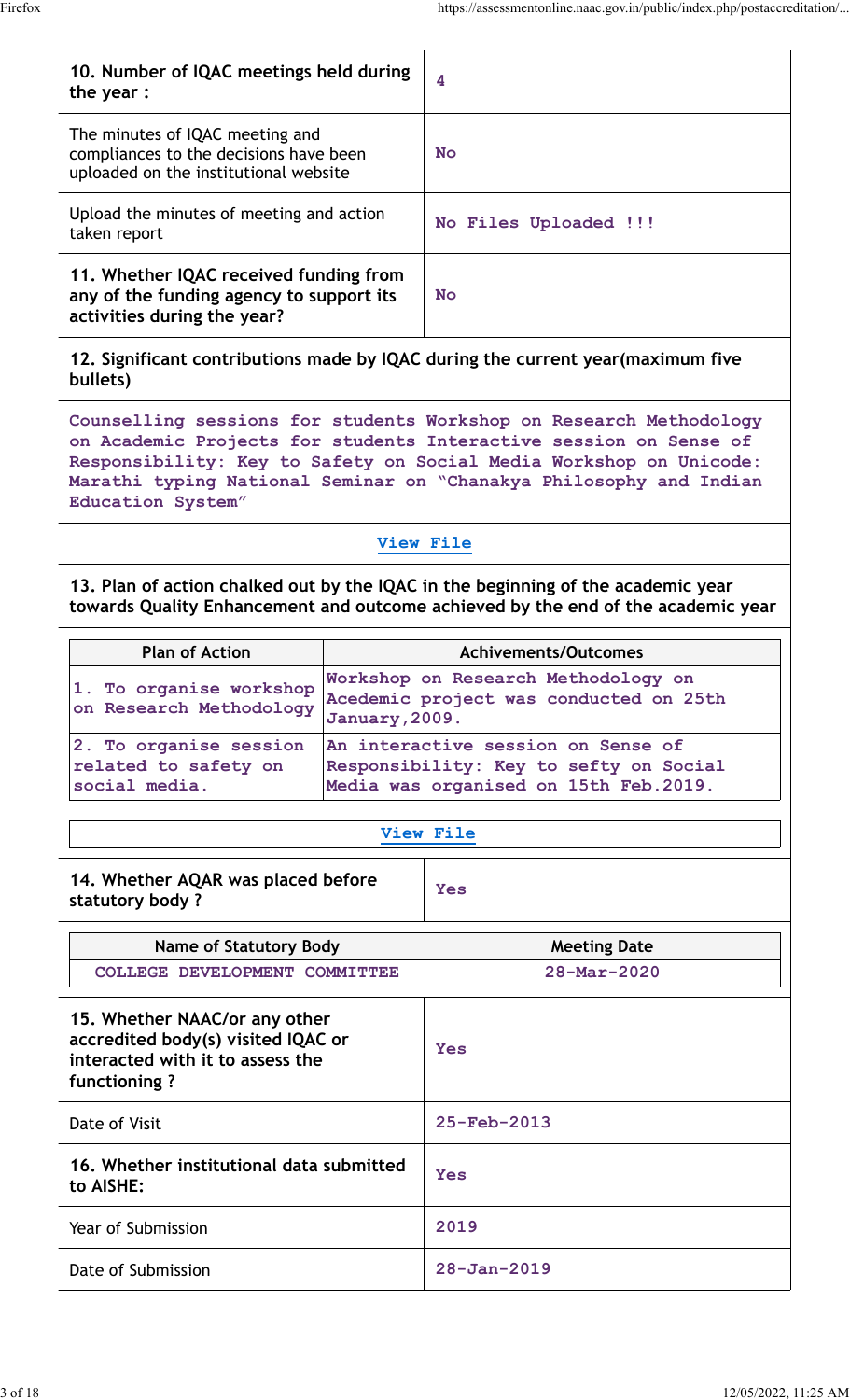#### **17. Does the Institution have Management Information System ? No**

|                    |                                                                    |                                 |                                                                                                                                           | Part B                          |            |                                                                                                                                                                                                                                                                                                                                                                                                                                                                                                                                                                                                                                                                                                                              |    |
|--------------------|--------------------------------------------------------------------|---------------------------------|-------------------------------------------------------------------------------------------------------------------------------------------|---------------------------------|------------|------------------------------------------------------------------------------------------------------------------------------------------------------------------------------------------------------------------------------------------------------------------------------------------------------------------------------------------------------------------------------------------------------------------------------------------------------------------------------------------------------------------------------------------------------------------------------------------------------------------------------------------------------------------------------------------------------------------------------|----|
|                    | <b>CRITERION I - CURRICULAR ASPECTS</b>                            |                                 |                                                                                                                                           |                                 |            |                                                                                                                                                                                                                                                                                                                                                                                                                                                                                                                                                                                                                                                                                                                              |    |
|                    | 1.1 - Curriculum Planning and Implementation                       |                                 |                                                                                                                                           |                                 |            |                                                                                                                                                                                                                                                                                                                                                                                                                                                                                                                                                                                                                                                                                                                              |    |
| words              |                                                                    |                                 |                                                                                                                                           |                                 |            | 1.1.1 - Institution has the mechanism for well planned curriculum delivery and documentation. E                                                                                                                                                                                                                                                                                                                                                                                                                                                                                                                                                                                                                              |    |
|                    |                                                                    |                                 |                                                                                                                                           | in the Library.                 |            | . The college being affiliated to University of Mumbai, follows cul<br>designed by the University. . Syllabus and syllabus revision from<br>time is communicated through the University circular, faculty works<br>Department meetings are conducted for syllabus planning and revi<br>implementation and completion of syllabus as per planning. . Eff<br>curriculum delivery is ensured through departmental timetable. . Re<br>the end of examinations are analyzed to measure the learning outcome<br>students. . Heads of the departments and teachers ensure timely con<br>of syllabus. . Library orientation is conducted at the beginning of<br>year in order to educate the students regarding various facilities a |    |
| <b>Certificate</b> | <b>Diploma</b><br><b>Courses</b>                                   | Dates of<br>Introduction        | 1.1.2 - Certificate/ Diploma Courses introduced during the academic year<br>Focus on<br><b>Duration</b><br>employability/entrepreneurship |                                 |            |                                                                                                                                                                                                                                                                                                                                                                                                                                                                                                                                                                                                                                                                                                                              | De |
| nil                | nil                                                                | <b>Nil</b>                      | 00<br>nil                                                                                                                                 |                                 |            |                                                                                                                                                                                                                                                                                                                                                                                                                                                                                                                                                                                                                                                                                                                              |    |
|                    | 1.2 - Academic Flexibility                                         |                                 |                                                                                                                                           |                                 |            |                                                                                                                                                                                                                                                                                                                                                                                                                                                                                                                                                                                                                                                                                                                              |    |
|                    | 1.2.1 - New programmes/courses introduced during the academic year |                                 |                                                                                                                                           |                                 |            |                                                                                                                                                                                                                                                                                                                                                                                                                                                                                                                                                                                                                                                                                                                              |    |
|                    | <b>Programme/Course</b>                                            |                                 |                                                                                                                                           | <b>Programme Specialization</b> |            | <b>Dates of Introd</b>                                                                                                                                                                                                                                                                                                                                                                                                                                                                                                                                                                                                                                                                                                       |    |
|                    | <b>Nill</b>                                                        |                                 | nil                                                                                                                                       |                                 |            | Nill                                                                                                                                                                                                                                                                                                                                                                                                                                                                                                                                                                                                                                                                                                                         |    |
|                    |                                                                    |                                 |                                                                                                                                           |                                 |            |                                                                                                                                                                                                                                                                                                                                                                                                                                                                                                                                                                                                                                                                                                                              |    |
|                    |                                                                    |                                 |                                                                                                                                           | No file uploaded.               |            |                                                                                                                                                                                                                                                                                                                                                                                                                                                                                                                                                                                                                                                                                                                              |    |
|                    | affiliated Colleges (if applicable) during the academic year.      |                                 |                                                                                                                                           |                                 |            | 1.2.2 - Programmes in which Choice Based Credit System (CBCS)/Elective course system impleme                                                                                                                                                                                                                                                                                                                                                                                                                                                                                                                                                                                                                                 |    |
|                    | Name of programmes<br>adopting CBCS                                | <b>Programme Specialization</b> |                                                                                                                                           |                                 |            | Date of implementation of CB<br><b>Course System</b>                                                                                                                                                                                                                                                                                                                                                                                                                                                                                                                                                                                                                                                                         |    |
|                    | <b>BA</b>                                                          |                                 | <b>Political Science</b><br><b>Economics</b>                                                                                              |                                 | 01/06/2016 |                                                                                                                                                                                                                                                                                                                                                                                                                                                                                                                                                                                                                                                                                                                              |    |
|                    | <b>BCom</b>                                                        |                                 | Commerce                                                                                                                                  |                                 |            | 01/06/2016                                                                                                                                                                                                                                                                                                                                                                                                                                                                                                                                                                                                                                                                                                                   |    |
|                    | <b>BCom</b>                                                        | Accounting & Finance            |                                                                                                                                           |                                 |            | 01/06/2016                                                                                                                                                                                                                                                                                                                                                                                                                                                                                                                                                                                                                                                                                                                   |    |
|                    | <b>BMS</b>                                                         |                                 | Management Studies                                                                                                                        |                                 |            | 01/06/2016                                                                                                                                                                                                                                                                                                                                                                                                                                                                                                                                                                                                                                                                                                                   |    |
|                    | <b>BSc</b>                                                         |                                 | Chemistry                                                                                                                                 |                                 |            | 01/06/2016                                                                                                                                                                                                                                                                                                                                                                                                                                                                                                                                                                                                                                                                                                                   |    |
|                    | <b>BSc</b>                                                         | <b>Information Technology</b>   |                                                                                                                                           |                                 |            | 01/06/2016                                                                                                                                                                                                                                                                                                                                                                                                                                                                                                                                                                                                                                                                                                                   |    |
|                    | <b>BSc</b>                                                         |                                 | Biotechnology                                                                                                                             |                                 |            | 01/06/2016                                                                                                                                                                                                                                                                                                                                                                                                                                                                                                                                                                                                                                                                                                                   |    |
|                    | <b>BSc</b>                                                         |                                 | <b>Computer Science</b>                                                                                                                   |                                 |            | 01/06/2016                                                                                                                                                                                                                                                                                                                                                                                                                                                                                                                                                                                                                                                                                                                   |    |
|                    | <b>BVoc</b>                                                        |                                 | Medical Laboratory<br>Technology                                                                                                          |                                 |            | 01/06/2016                                                                                                                                                                                                                                                                                                                                                                                                                                                                                                                                                                                                                                                                                                                   |    |
|                    | <b>BVoc</b>                                                        |                                 | Media Production                                                                                                                          |                                 |            | 01/06/2016                                                                                                                                                                                                                                                                                                                                                                                                                                                                                                                                                                                                                                                                                                                   |    |
|                    | <b>MCom</b>                                                        | <b>Advanced Accountancy</b>     |                                                                                                                                           |                                 |            | 01/06/2016                                                                                                                                                                                                                                                                                                                                                                                                                                                                                                                                                                                                                                                                                                                   |    |
|                    | <b>MCom</b>                                                        | <b>Business Management</b>      |                                                                                                                                           |                                 |            | 01/06/2016                                                                                                                                                                                                                                                                                                                                                                                                                                                                                                                                                                                                                                                                                                                   |    |
|                    | <b>MSC</b>                                                         |                                 | Biotechnology                                                                                                                             |                                 |            | 01/06/2018                                                                                                                                                                                                                                                                                                                                                                                                                                                                                                                                                                                                                                                                                                                   |    |
|                    | <b>MSC</b>                                                         |                                 | Chemistry                                                                                                                                 |                                 |            | 01/06/2018                                                                                                                                                                                                                                                                                                                                                                                                                                                                                                                                                                                                                                                                                                                   |    |
|                    | <b>MSC</b>                                                         | <b>Information Technology</b>   |                                                                                                                                           |                                 |            | 01/06/2018                                                                                                                                                                                                                                                                                                                                                                                                                                                                                                                                                                                                                                                                                                                   |    |

Ξ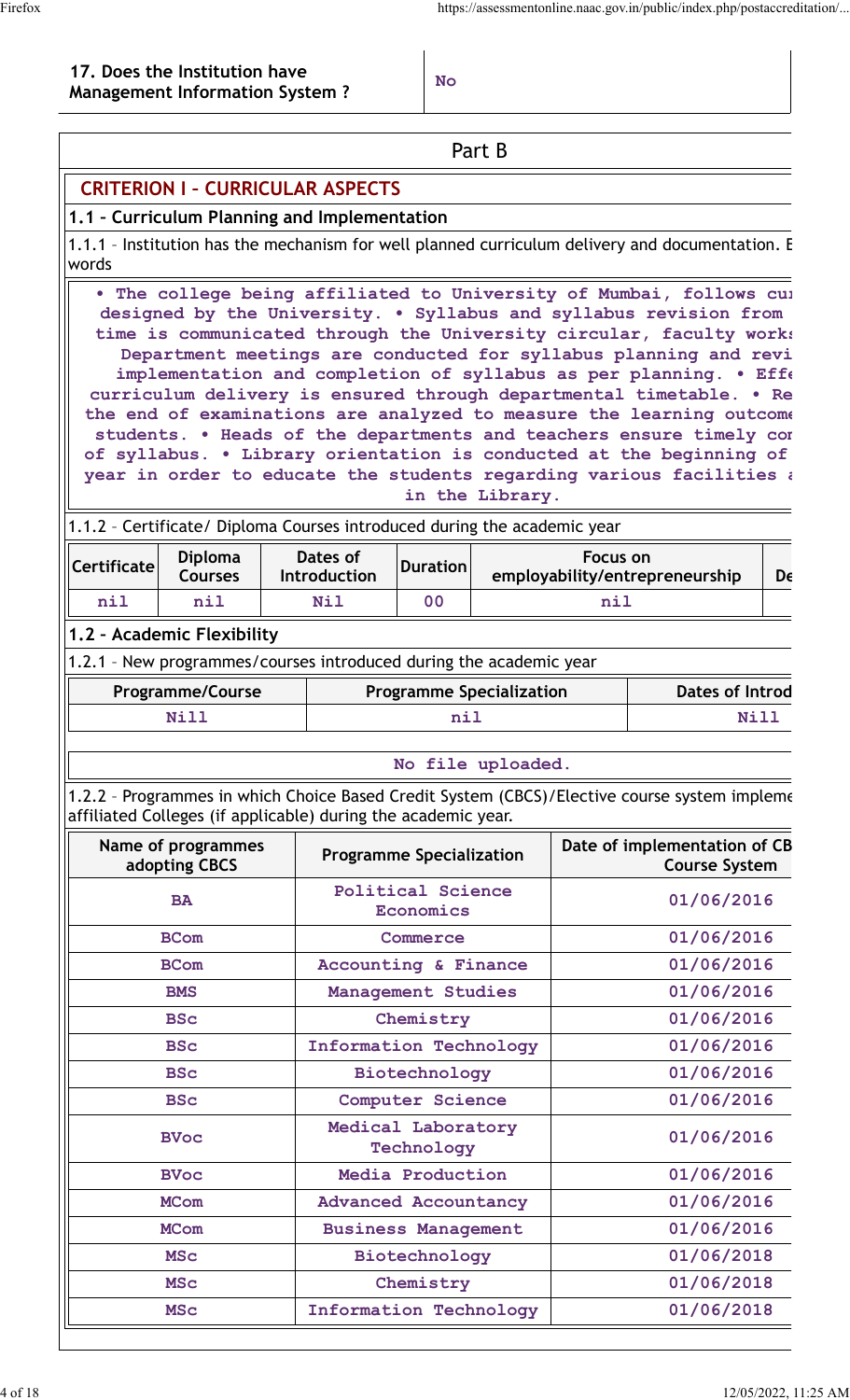# 1.2.3 – Students enrolled in Certificate/ Diploma Courses introduced during the year

|                                                                                                      |                    | <b>Certificate</b><br><b>Diploma Cour</b> |             |                                                         |  |                                                                                                                                                                                                                                                                                                                                                                                                                                             |        |
|------------------------------------------------------------------------------------------------------|--------------------|-------------------------------------------|-------------|---------------------------------------------------------|--|---------------------------------------------------------------------------------------------------------------------------------------------------------------------------------------------------------------------------------------------------------------------------------------------------------------------------------------------------------------------------------------------------------------------------------------------|--------|
|                                                                                                      | Number of Students |                                           |             |                                                         |  | 0                                                                                                                                                                                                                                                                                                                                                                                                                                           |        |
| 1.3 - Curriculum Enrichment                                                                          |                    |                                           |             |                                                         |  |                                                                                                                                                                                                                                                                                                                                                                                                                                             |        |
|                                                                                                      |                    |                                           |             |                                                         |  | 1.3.1 - Value-added courses imparting transferable and life skills offered during the year                                                                                                                                                                                                                                                                                                                                                  |        |
| <b>Value Added Courses</b>                                                                           |                    |                                           |             | <b>Date of Introduction</b>                             |  | <b>Number of Students Eni</b>                                                                                                                                                                                                                                                                                                                                                                                                               |        |
| <b>Nil</b>                                                                                           |                    |                                           | <b>Nill</b> |                                                         |  | 0                                                                                                                                                                                                                                                                                                                                                                                                                                           |        |
|                                                                                                      |                    |                                           |             |                                                         |  |                                                                                                                                                                                                                                                                                                                                                                                                                                             |        |
|                                                                                                      |                    |                                           |             | No file uploaded.                                       |  |                                                                                                                                                                                                                                                                                                                                                                                                                                             |        |
| 1.3.2 - Field Projects / Internships under taken during the year                                     |                    |                                           |             |                                                         |  |                                                                                                                                                                                                                                                                                                                                                                                                                                             |        |
| Project/Programme<br><b>Title</b>                                                                    |                    | Programme<br><b>Specialization</b>        |             |                                                         |  | No. of students enrolled for Field Pr<br>Internships                                                                                                                                                                                                                                                                                                                                                                                        |        |
| <b>BSc</b>                                                                                           |                    | Biotechnology                             |             |                                                         |  | 37                                                                                                                                                                                                                                                                                                                                                                                                                                          |        |
| <b>BMS</b>                                                                                           |                    | Management Studies                        |             |                                                         |  | 57                                                                                                                                                                                                                                                                                                                                                                                                                                          |        |
|                                                                                                      |                    |                                           |             | View File                                               |  |                                                                                                                                                                                                                                                                                                                                                                                                                                             |        |
|                                                                                                      |                    |                                           |             |                                                         |  |                                                                                                                                                                                                                                                                                                                                                                                                                                             |        |
| 1.4 - Feedback System                                                                                |                    |                                           |             |                                                         |  |                                                                                                                                                                                                                                                                                                                                                                                                                                             |        |
| 1.4.1 - Whether structured feedback received from all the stakeholders.                              |                    |                                           |             |                                                         |  |                                                                                                                                                                                                                                                                                                                                                                                                                                             |        |
| <b>Students</b>                                                                                      |                    |                                           |             |                                                         |  |                                                                                                                                                                                                                                                                                                                                                                                                                                             | N      |
| <b>Teachers</b>                                                                                      |                    |                                           |             |                                                         |  |                                                                                                                                                                                                                                                                                                                                                                                                                                             | N      |
| Employers<br>Alumni                                                                                  |                    |                                           |             |                                                         |  |                                                                                                                                                                                                                                                                                                                                                                                                                                             | N      |
| Parents                                                                                              |                    |                                           |             |                                                         |  |                                                                                                                                                                                                                                                                                                                                                                                                                                             | N<br>N |
|                                                                                                      |                    |                                           |             |                                                         |  |                                                                                                                                                                                                                                                                                                                                                                                                                                             |        |
| (maximum 500 words)<br><b>Feedback Obtained</b>                                                      |                    |                                           |             |                                                         |  | 1.4.2 - How the feedback obtained is being analyzed and utilized for overall development of the                                                                                                                                                                                                                                                                                                                                             |        |
|                                                                                                      |                    |                                           |             |                                                         |  | . Being an affiliated college, the curriculum is designed by the aff<br>university. . However informal feedback is obtained from alumni and<br>of any suggestions, the faculty members give these inputs to the boa<br>studies during workshops on syllabus revision. . Similarly, though n<br>structured, informal feedback is obtained from the stake holders reg<br>overall development of the college which is taken into consideration |        |
|                                                                                                      |                    |                                           |             |                                                         |  | planning and implementation of curricular and extracurricular activi                                                                                                                                                                                                                                                                                                                                                                        |        |
|                                                                                                      |                    |                                           |             | <b>CRITERION II - TEACHING- LEARNING AND EVALUATION</b> |  |                                                                                                                                                                                                                                                                                                                                                                                                                                             |        |
| 2.1 - Student Enrolment and Profile                                                                  |                    |                                           |             |                                                         |  |                                                                                                                                                                                                                                                                                                                                                                                                                                             |        |
| 2.1.1 - Demand Ratio during the year                                                                 |                    |                                           |             |                                                         |  |                                                                                                                                                                                                                                                                                                                                                                                                                                             |        |
| Name of the                                                                                          |                    | <b>Programme Specialization</b>           |             | Number of seats                                         |  | <b>Number of Application</b><br>received                                                                                                                                                                                                                                                                                                                                                                                                    |        |
| Programme<br><b>BA</b>                                                                               |                    | Political Science,<br><b>Economics</b>    |             | available<br>120                                        |  | 105                                                                                                                                                                                                                                                                                                                                                                                                                                         |        |
| <b>BCom</b>                                                                                          |                    | Commerce                                  |             | 600                                                     |  | 500                                                                                                                                                                                                                                                                                                                                                                                                                                         |        |
|                                                                                                      |                    |                                           |             |                                                         |  |                                                                                                                                                                                                                                                                                                                                                                                                                                             |        |
|                                                                                                      |                    |                                           |             | View File                                               |  |                                                                                                                                                                                                                                                                                                                                                                                                                                             |        |
|                                                                                                      |                    |                                           |             |                                                         |  |                                                                                                                                                                                                                                                                                                                                                                                                                                             |        |
| 2.2 - Catering to Student Diversity<br>2.2.1 - Student - Full time teacher ratio (current year data) |                    |                                           |             |                                                         |  |                                                                                                                                                                                                                                                                                                                                                                                                                                             |        |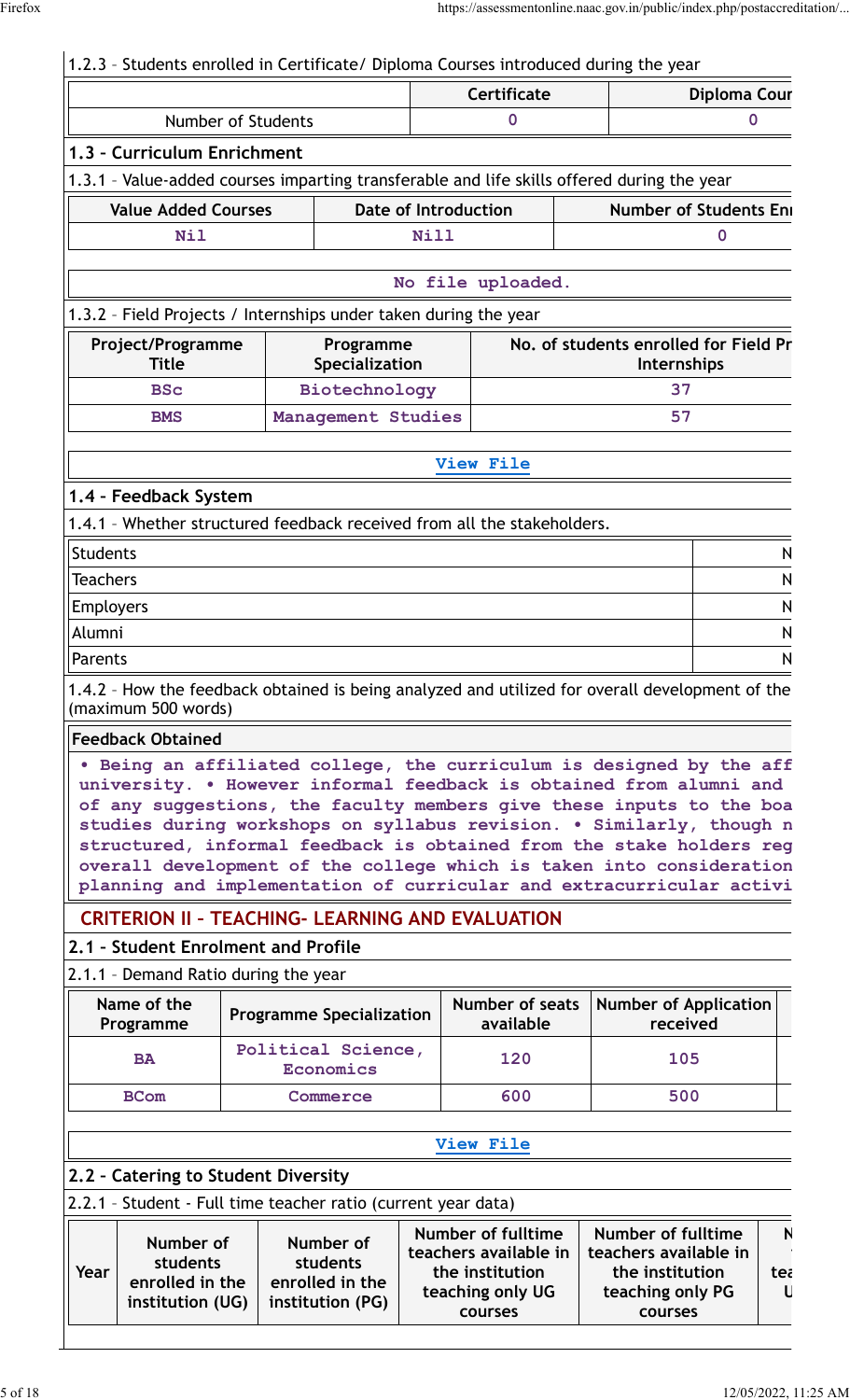| 2018                                                                                                                                                                                 | 2406                                                                                                                                     |                                 | 188                                                         |                                                |    | 54       |                                                                                                                                                                                                                                                                                                                                                                                                                                                                                                          |                                        | 3                                             |              |                               |
|--------------------------------------------------------------------------------------------------------------------------------------------------------------------------------------|------------------------------------------------------------------------------------------------------------------------------------------|---------------------------------|-------------------------------------------------------------|------------------------------------------------|----|----------|----------------------------------------------------------------------------------------------------------------------------------------------------------------------------------------------------------------------------------------------------------------------------------------------------------------------------------------------------------------------------------------------------------------------------------------------------------------------------------------------------------|----------------------------------------|-----------------------------------------------|--------------|-------------------------------|
| 2.3 - Teaching - Learning Process                                                                                                                                                    |                                                                                                                                          |                                 |                                                             |                                                |    |          |                                                                                                                                                                                                                                                                                                                                                                                                                                                                                                          |                                        |                                               |              |                               |
| 2.3.1 - Percentage of teachers using ICT for effective teaching with Learning Management Systen<br>E-learning resources etc. (current year data)                                     |                                                                                                                                          |                                 |                                                             |                                                |    |          |                                                                                                                                                                                                                                                                                                                                                                                                                                                                                                          |                                        |                                               |              |                               |
| Number of<br><b>Teachers on</b><br>Roll                                                                                                                                              |                                                                                                                                          | using ICT (LMS,<br>e-Resources) | <b>Number of teachers</b>                                   | <b>ICT Tools and</b><br>resources<br>available |    |          | Number of ICT<br>enabled<br><b>Classrooms</b>                                                                                                                                                                                                                                                                                                                                                                                                                                                            | <b>Numberof</b><br>smart<br>classrooms |                                               | E-re<br>tech |                               |
| 71                                                                                                                                                                                   |                                                                                                                                          | 38                              |                                                             |                                                | 12 |          | $\mathbf 0$                                                                                                                                                                                                                                                                                                                                                                                                                                                                                              |                                        | $\mathbf 0$                                   |              |                               |
|                                                                                                                                                                                      |                                                                                                                                          |                                 |                                                             |                                                |    |          |                                                                                                                                                                                                                                                                                                                                                                                                                                                                                                          |                                        |                                               |              |                               |
|                                                                                                                                                                                      |                                                                                                                                          |                                 |                                                             |                                                |    |          | View File of ICT Tools and resources                                                                                                                                                                                                                                                                                                                                                                                                                                                                     |                                        |                                               |              |                               |
|                                                                                                                                                                                      |                                                                                                                                          |                                 |                                                             |                                                |    |          | View File of E-resources and techniques used                                                                                                                                                                                                                                                                                                                                                                                                                                                             |                                        |                                               |              |                               |
| 2.3.2 - Students mentoring system available in the institution? Give details. (maximum 500 word:                                                                                     |                                                                                                                                          |                                 |                                                             |                                                |    |          |                                                                                                                                                                                                                                                                                                                                                                                                                                                                                                          |                                        |                                               |              |                               |
|                                                                                                                                                                                      |                                                                                                                                          |                                 |                                                             |                                                |    | process. | The college has a formal system of appointment of class teacher for all classes from among the<br>teachers with the following objectives: • Class teachers are the first level mentors of stude<br>particular class. • The class teacher is a medium among the students, college administration an<br>The system aims at a kind of informal relation that will make students feel free to approach an<br>any kind of difficulty. • Counseling cell and Women Development Cell play supportive role in th |                                        |                                               |              |                               |
| Number of students enrolled in the institution                                                                                                                                       |                                                                                                                                          |                                 |                                                             |                                                |    |          | Number of fulltime teachers                                                                                                                                                                                                                                                                                                                                                                                                                                                                              |                                        |                                               |              | Mentor: M                     |
|                                                                                                                                                                                      |                                                                                                                                          | 2594                            |                                                             |                                                |    |          | 71                                                                                                                                                                                                                                                                                                                                                                                                                                                                                                       |                                        |                                               |              | 1:                            |
| 2.4 - Teacher Profile and Quality                                                                                                                                                    |                                                                                                                                          |                                 |                                                             |                                                |    |          |                                                                                                                                                                                                                                                                                                                                                                                                                                                                                                          |                                        |                                               |              |                               |
| 2.4.1 - Number of full time teachers appointed during the year                                                                                                                       |                                                                                                                                          |                                 |                                                             |                                                |    |          |                                                                                                                                                                                                                                                                                                                                                                                                                                                                                                          |                                        |                                               |              |                               |
| positions                                                                                                                                                                            | No. of sanctioned<br>No. of filled<br><b>Vacant</b><br>Positions filled during the<br>No.<br>positions<br>positions<br>current year<br>W |                                 |                                                             |                                                |    |          |                                                                                                                                                                                                                                                                                                                                                                                                                                                                                                          |                                        |                                               |              |                               |
| 82                                                                                                                                                                                   |                                                                                                                                          |                                 | 71                                                          |                                                | 11 |          |                                                                                                                                                                                                                                                                                                                                                                                                                                                                                                          | 46                                     |                                               |              |                               |
| 2.4.2 - Honours and recognition received by teachers (received awards, recognition, fellowships<br>National, International level from Government, recognised bodies during the year) |                                                                                                                                          |                                 |                                                             |                                                |    |          |                                                                                                                                                                                                                                                                                                                                                                                                                                                                                                          |                                        |                                               |              |                               |
| Year of<br>Award                                                                                                                                                                     | awards from state level, national level,                                                                                                 |                                 | Name of full time teachers receiving<br>international level |                                                |    |          | Designation                                                                                                                                                                                                                                                                                                                                                                                                                                                                                              |                                        | Name of the award, fe<br>received from Goverr |              | recognized bod                |
| <b>Nill</b>                                                                                                                                                                          |                                                                                                                                          |                                 | nil                                                         |                                                |    |          | <b>Nill</b>                                                                                                                                                                                                                                                                                                                                                                                                                                                                                              |                                        | nil                                           |              |                               |
|                                                                                                                                                                                      |                                                                                                                                          |                                 |                                                             |                                                |    |          |                                                                                                                                                                                                                                                                                                                                                                                                                                                                                                          |                                        |                                               |              |                               |
|                                                                                                                                                                                      |                                                                                                                                          |                                 |                                                             |                                                |    |          | No file uploaded.                                                                                                                                                                                                                                                                                                                                                                                                                                                                                        |                                        |                                               |              |                               |
| 2.5 - Evaluation Process and Reforms<br>2.5.1 - Number of days from the date of semester-end/ year- end examination till the declaratio<br>during the year                           |                                                                                                                                          |                                 |                                                             |                                                |    |          |                                                                                                                                                                                                                                                                                                                                                                                                                                                                                                          |                                        |                                               |              |                               |
| Programme<br><b>Name</b>                                                                                                                                                             | Programme<br>Code                                                                                                                        |                                 | Semester/<br>year                                           |                                                |    |          | Last date of the last<br>semester-end/ year-end<br>examination                                                                                                                                                                                                                                                                                                                                                                                                                                           |                                        | Date of declaration                           |              | semester-end/yo<br>examinatic |
| <b>BCom</b>                                                                                                                                                                          | 22300001                                                                                                                                 |                                 | II                                                          |                                                |    |          | 09/05/2019                                                                                                                                                                                                                                                                                                                                                                                                                                                                                               |                                        |                                               |              | 24/05/20                      |
|                                                                                                                                                                                      |                                                                                                                                          |                                 |                                                             |                                                |    |          |                                                                                                                                                                                                                                                                                                                                                                                                                                                                                                          |                                        |                                               |              |                               |
|                                                                                                                                                                                      |                                                                                                                                          |                                 |                                                             |                                                |    |          | View File                                                                                                                                                                                                                                                                                                                                                                                                                                                                                                |                                        |                                               |              |                               |
|                                                                                                                                                                                      |                                                                                                                                          |                                 |                                                             |                                                |    |          |                                                                                                                                                                                                                                                                                                                                                                                                                                                                                                          |                                        |                                               |              |                               |
| 2.5.2 - Reforms initiated on Continuous Internal Evaluation(CIE) system at the institutional level                                                                                   |                                                                                                                                          |                                 |                                                             |                                                |    |          | . College offers Vocational Programme in Media Production. As a part                                                                                                                                                                                                                                                                                                                                                                                                                                     |                                        |                                               |              |                               |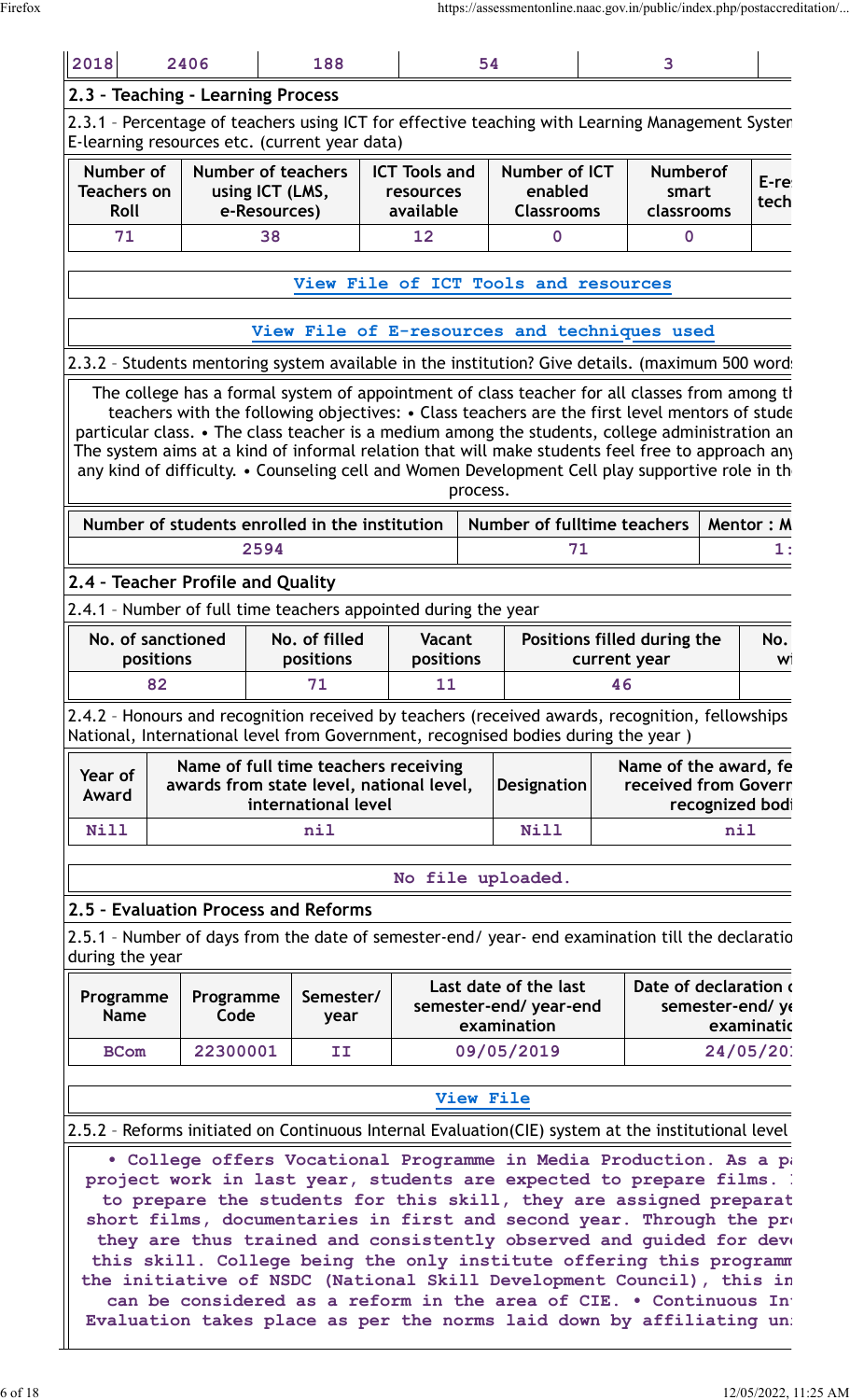|                                      |                          |                 | for self finance courses. . Foundation Course is compulsory course<br>programmes , it includes project work as a part of internal evalua<br>Guidelines by the affiliating university are strictly adhered to<br>assigning the project work but the subject teachers ensure that to                                                                                                                                                                                                                                                                                                          |                   | assignment are unique in approach.                              |                   |                                                           |
|--------------------------------------|--------------------------|-----------------|---------------------------------------------------------------------------------------------------------------------------------------------------------------------------------------------------------------------------------------------------------------------------------------------------------------------------------------------------------------------------------------------------------------------------------------------------------------------------------------------------------------------------------------------------------------------------------------------|-------------------|-----------------------------------------------------------------|-------------------|-----------------------------------------------------------|
| words)                               |                          |                 | 2.5.3 - Academic calendar prepared and adhered for conduct of Examination and other related n                                                                                                                                                                                                                                                                                                                                                                                                                                                                                               |                   |                                                                 |                   |                                                           |
| Principal.                           |                          |                 | • Academic calendar is prepared every year. • IQAC in consultation w<br>Principal, Head of Departments and in-charge coordinator of various<br>prepares the academic calendar. . The calendar includes the schedule<br>different curricular, extra curricular and co-curricular activities.<br>Taking into consideration tentative schedule of University examinati<br>college level examination and internal assessment schedule is planne<br>include in the calendar. . IQAC monitors the implementation of acade<br>calendar and effective continuous Internal Evaluation under the guid |                   |                                                                 |                   |                                                           |
|                                      |                          |                 | 2.6 - Student Performance and Learning Outcomes                                                                                                                                                                                                                                                                                                                                                                                                                                                                                                                                             |                   |                                                                 |                   |                                                           |
|                                      |                          |                 | 2.6.1 - Program outcomes, program specific outcomes and course outcomes for all programs offe<br>institution are stated and displayed in website of the institution (to provide the weblink)                                                                                                                                                                                                                                                                                                                                                                                                |                   |                                                                 |                   |                                                           |
|                                      |                          |                 | http://www.vikascollege.org/po co/POs COs Final.pdf                                                                                                                                                                                                                                                                                                                                                                                                                                                                                                                                         |                   |                                                                 |                   |                                                           |
| 2.6.2 - Pass percentage of students  |                          |                 |                                                                                                                                                                                                                                                                                                                                                                                                                                                                                                                                                                                             |                   |                                                                 |                   |                                                           |
| Programme<br>Code                    | Programme<br><b>Name</b> |                 | Programme<br><b>Specialization</b>                                                                                                                                                                                                                                                                                                                                                                                                                                                                                                                                                          |                   | Number of students<br>appeared in the final<br>year examination |                   | Number of students<br>passed in final year<br>examination |
| 22300001                             | <b>BCom</b>              |                 | Commerce                                                                                                                                                                                                                                                                                                                                                                                                                                                                                                                                                                                    |                   | 175                                                             |                   | 109                                                       |
| 2.7 - Student Satisfaction Survey    |                          |                 | 2.7.1 - Student Satisfaction Survey (SSS) on overall institutional performance (Institution may de                                                                                                                                                                                                                                                                                                                                                                                                                                                                                          | <b>View File</b>  |                                                                 |                   |                                                           |
|                                      |                          |                 | questionnaire) (results and details be provided as weblink)<br>http://www.vikascollege.org/Students Satisfaction Survey<br>Students Satisfaction Survey 2018 19.pdf                                                                                                                                                                                                                                                                                                                                                                                                                         |                   |                                                                 |                   |                                                           |
|                                      |                          |                 | <b>CRITERION III - RESEARCH, INNOVATIONS AND EXTENSION</b>                                                                                                                                                                                                                                                                                                                                                                                                                                                                                                                                  |                   |                                                                 |                   |                                                           |
|                                      |                          |                 | 3.1 - Resource Mobilization for Research                                                                                                                                                                                                                                                                                                                                                                                                                                                                                                                                                    |                   |                                                                 |                   |                                                           |
| Nature of the                        |                          |                 | 3.1.1 - Research funds sanctioned and received from various agencies, industry and other organi:                                                                                                                                                                                                                                                                                                                                                                                                                                                                                            |                   |                                                                 |                   | <b>Amount received</b>                                    |
| Project                              |                          | <b>Duration</b> | Name of the funding<br>agency                                                                                                                                                                                                                                                                                                                                                                                                                                                                                                                                                               |                   | <b>Total grant</b><br>sanctioned                                |                   | year                                                      |
| Nill                                 |                          | 0 <sub>0</sub>  | <b>NIL</b>                                                                                                                                                                                                                                                                                                                                                                                                                                                                                                                                                                                  |                   | $\mathbf 0$                                                     |                   | $\mathbf 0$                                               |
|                                      |                          |                 |                                                                                                                                                                                                                                                                                                                                                                                                                                                                                                                                                                                             | No file uploaded. |                                                                 |                   |                                                           |
| 3.2 - Innovation Ecosystem           |                          |                 |                                                                                                                                                                                                                                                                                                                                                                                                                                                                                                                                                                                             |                   |                                                                 |                   |                                                           |
| Innovative practices during the year |                          |                 | 3.2.1 - Workshops/Seminars Conducted on Intellectual Property Rights (IPR) and Industry-Academ                                                                                                                                                                                                                                                                                                                                                                                                                                                                                              |                   |                                                                 |                   |                                                           |
|                                      |                          |                 | Title of workshop/seminar                                                                                                                                                                                                                                                                                                                                                                                                                                                                                                                                                                   |                   |                                                                 | Name of the Dept. |                                                           |
|                                      |                          | <b>NIL</b>      |                                                                                                                                                                                                                                                                                                                                                                                                                                                                                                                                                                                             |                   |                                                                 | <b>NIL</b>        |                                                           |
|                                      |                          |                 | 3.2.2 - Awards for Innovation won by Institution/Teachers/Research scholars/Students during the                                                                                                                                                                                                                                                                                                                                                                                                                                                                                             |                   |                                                                 |                   |                                                           |
|                                      |                          |                 | Name of                                                                                                                                                                                                                                                                                                                                                                                                                                                                                                                                                                                     |                   | <b>Awarding Agency</b>                                          |                   | Date of<br>award                                          |
| Title of the<br>innovation           |                          |                 | Awardee                                                                                                                                                                                                                                                                                                                                                                                                                                                                                                                                                                                     |                   |                                                                 |                   |                                                           |
| Photography                          |                          |                 | Niraj Pawar                                                                                                                                                                                                                                                                                                                                                                                                                                                                                                                                                                                 |                   | National Geographic<br>Channel                                  |                   | Nill                                                      |
|                                      |                          |                 |                                                                                                                                                                                                                                                                                                                                                                                                                                                                                                                                                                                             |                   |                                                                 |                   |                                                           |
|                                      |                          |                 |                                                                                                                                                                                                                                                                                                                                                                                                                                                                                                                                                                                             | View File         |                                                                 |                   |                                                           |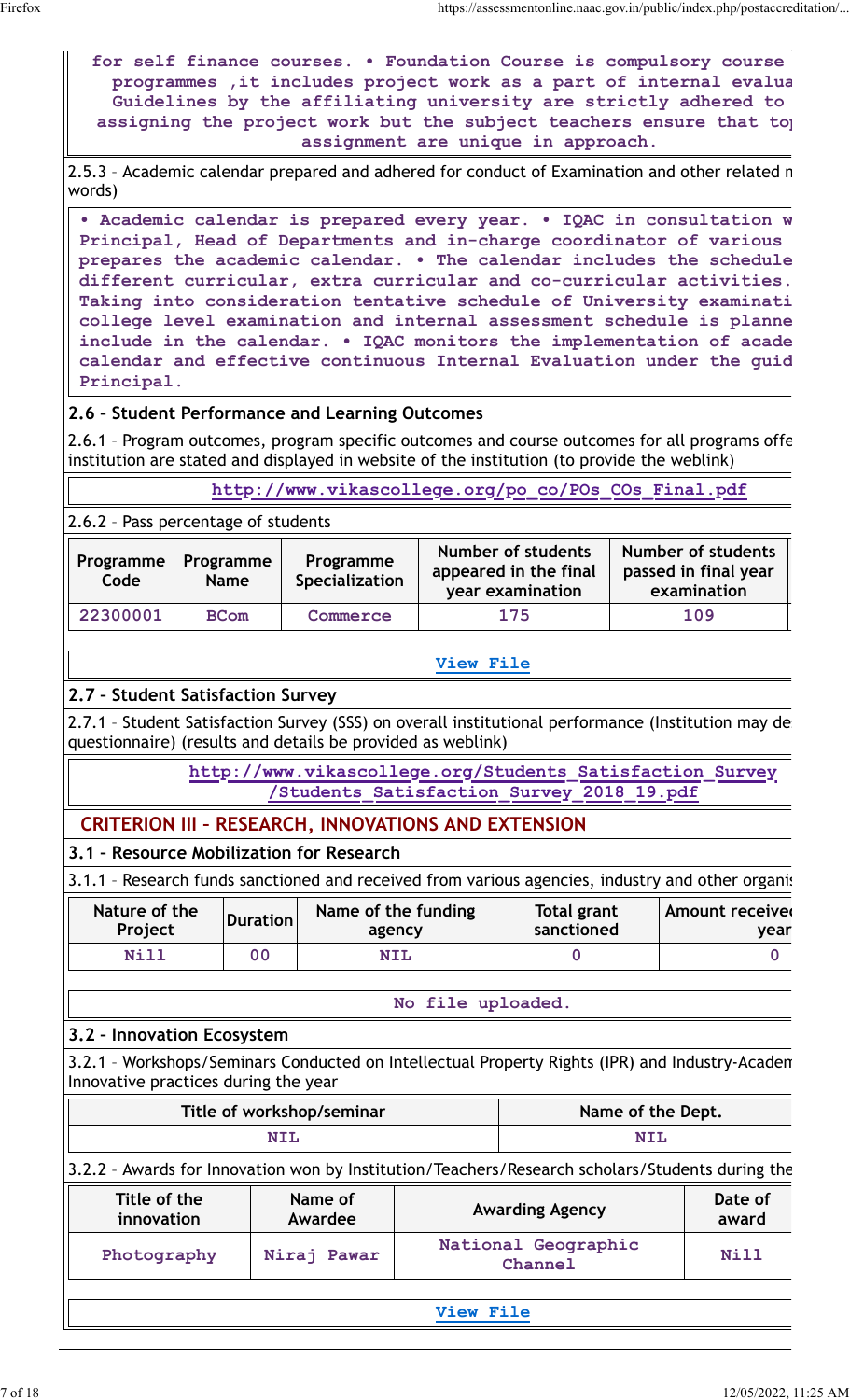# $3.2.3$  - No. of Incubation centre created, start-ups incubated on campus during the year

| <b>Incubation</b><br>Center                                                           |                          | <b>Name</b> |                              | Sponsered<br>By |                                                            | Name of the Start-<br><b>up</b>                         |                                                          | <b>Nature of Start-</b><br><b>up</b> | Dat<br>Commer                                                                                      |
|---------------------------------------------------------------------------------------|--------------------------|-------------|------------------------------|-----------------|------------------------------------------------------------|---------------------------------------------------------|----------------------------------------------------------|--------------------------------------|----------------------------------------------------------------------------------------------------|
| <b>NIL</b>                                                                            |                          | <b>NIL</b>  |                              | <b>NIL</b>      |                                                            | <b>NIL</b>                                              |                                                          | <b>NIL</b>                           | Ni                                                                                                 |
|                                                                                       |                          |             |                              |                 |                                                            |                                                         |                                                          |                                      |                                                                                                    |
|                                                                                       |                          |             |                              |                 |                                                            | No file uploaded.                                       |                                                          |                                      |                                                                                                    |
| 3.3 - Research Publications and Awards                                                |                          |             |                              |                 |                                                            |                                                         |                                                          |                                      |                                                                                                    |
| 3.3.1 - Incentive to the teachers who receive recognition/awards                      |                          |             |                              |                 |                                                            |                                                         |                                                          |                                      |                                                                                                    |
| <b>State</b>                                                                          |                          |             |                              | <b>National</b> |                                                            |                                                         |                                                          |                                      | <b>International</b>                                                                               |
| 0 <sup>0</sup>                                                                        |                          |             |                              | 0 <sub>0</sub>  |                                                            |                                                         |                                                          |                                      | 0 <sub>0</sub>                                                                                     |
| 3.3.2 - Ph. Ds awarded during the year (applicable for PG College, Research Center)   |                          |             |                              |                 |                                                            |                                                         |                                                          |                                      |                                                                                                    |
|                                                                                       |                          |             | Name of the Department       |                 |                                                            |                                                         |                                                          |                                      | <b>Number of PhD's Awarded</b>                                                                     |
|                                                                                       |                          |             | <b>ENGLISH</b>               |                 |                                                            |                                                         |                                                          |                                      | 1                                                                                                  |
|                                                                                       |                          |             | POLITICAL SCIENCE            |                 |                                                            |                                                         |                                                          |                                      | 1                                                                                                  |
|                                                                                       |                          |             | <b>ECONOMICS</b>             |                 |                                                            |                                                         |                                                          |                                      | $\mathbf{1}$                                                                                       |
| 3.3.3 - Research Publications in the Journals notified on UGC website during the year |                          |             |                              |                 |                                                            |                                                         |                                                          |                                      |                                                                                                    |
|                                                                                       | <b>Type</b>              |             | <b>Department</b>            |                 |                                                            | <b>Number of Publication</b>                            |                                                          |                                      | <b>Average Impact Facto</b>                                                                        |
| International                                                                         |                          |             | <b>ENGLISH</b>               |                 |                                                            | 1                                                       |                                                          |                                      | 5.7                                                                                                |
|                                                                                       |                          |             |                              |                 |                                                            | View File                                               |                                                          |                                      |                                                                                                    |
|                                                                                       |                          |             |                              |                 |                                                            |                                                         |                                                          |                                      | 3.3.4 - Books and Chapters in edited Volumes / Books published, and papers in National/Internat    |
| Conference Proceedings per Teacher during the year                                    |                          |             |                              |                 |                                                            |                                                         |                                                          |                                      |                                                                                                    |
|                                                                                       |                          |             | <b>Department</b>            |                 |                                                            |                                                         |                                                          |                                      | <b>Number of Publication</b>                                                                       |
|                                                                                       |                          |             | POLITICAL SCIENCE            |                 |                                                            |                                                         |                                                          |                                      | 3                                                                                                  |
|                                                                                       |                          |             | <b>ECONOMICS</b>             |                 |                                                            |                                                         |                                                          |                                      | 1                                                                                                  |
|                                                                                       |                          |             | <b>COMMERCE</b>              |                 |                                                            |                                                         |                                                          |                                      | $\mathbf{1}$                                                                                       |
|                                                                                       |                          |             |                              |                 |                                                            |                                                         |                                                          |                                      |                                                                                                    |
|                                                                                       |                          |             |                              |                 |                                                            | No file uploaded.                                       |                                                          |                                      |                                                                                                    |
| Scopus/ Web of Science or PubMed/ Indian Citation Index                               |                          |             |                              |                 |                                                            |                                                         |                                                          |                                      | 3.3.5 - Bibliometrics of the publications during the last Academic year based on average citation  |
| <b>Title of the Paper</b>                                                             |                          |             | Name of<br><b>Author</b>     |                 | Title of journal                                           |                                                         | Year of<br>publication                                   | <b>Citation</b><br><b>Index</b>      | Institutional<br>affiliation as<br>mentioned in<br>the<br>publication                              |
| Hinglish<br>Hamari<br>Identity: The<br>language of<br>advertising<br>in India         |                          |             | Dr.<br>Shubhada<br>Deshpande |                 | <b>IJELLH</b><br>Journal of<br>literature in<br>7, Issue 5 | (International<br>English language,<br>Humanities) vol. | 2019                                                     | <b>Nill</b>                          | yes                                                                                                |
|                                                                                       |                          |             |                              |                 |                                                            | View File                                               |                                                          |                                      |                                                                                                    |
|                                                                                       |                          |             |                              |                 |                                                            |                                                         |                                                          |                                      | 3.3.6 - h-Index of the Institutional Publications during the year. (based on Scopus/ Web of scienc |
| <b>Title of</b><br>the Paper                                                          | Name of<br><b>Author</b> |             | Title of<br>journal          |                 | Year of<br>publication                                     | h-index                                                 | <b>Number of citations</b><br>excluding self<br>citation |                                      | Institutional a<br>mentioned<br>publica                                                            |
| nil                                                                                   | nil                      |             | nil                          |                 | <b>Nill</b>                                                | $\mathbf 0$                                             | 0                                                        |                                      | ni:                                                                                                |
|                                                                                       |                          |             |                              |                 |                                                            |                                                         |                                                          |                                      |                                                                                                    |
|                                                                                       |                          |             |                              |                 |                                                            | No file uploaded.                                       |                                                          |                                      |                                                                                                    |
|                                                                                       |                          |             |                              |                 |                                                            |                                                         |                                                          |                                      |                                                                                                    |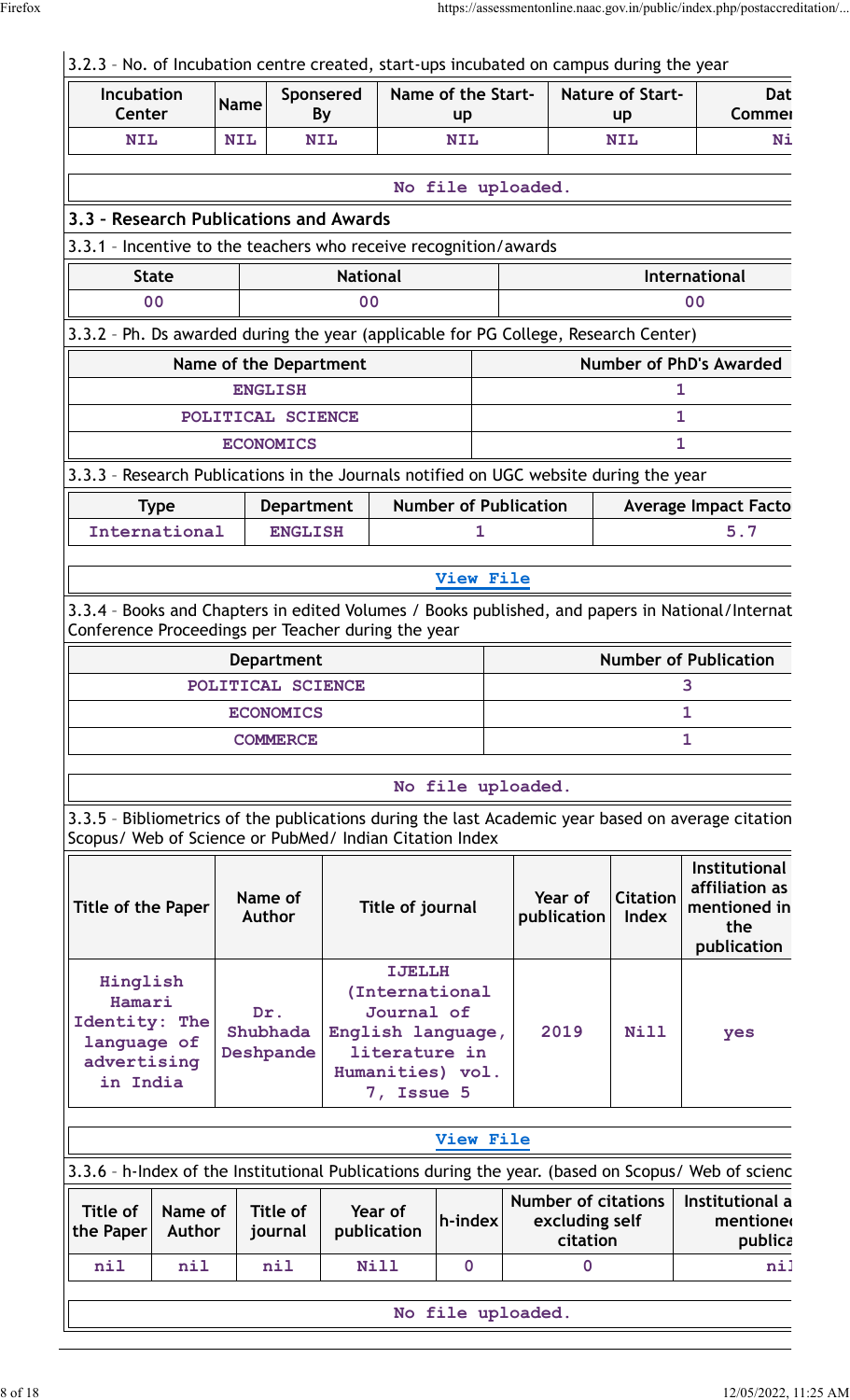# 3.3.7 – Faculty participation in Seminars/Conferences and Symposia during the year :

| <b>Number of Faculty</b>    | <b>International</b> | <b>National</b> | <b>Sta</b> |
|-----------------------------|----------------------|-----------------|------------|
| Attended/Seminars/Workshops |                      |                 |            |
| Presented papers            |                      |                 |            |
| Resource persons            |                      |                 |            |

#### **No file uploaded.**

# **3.4 – Extension Activities**

3.4.1 - Number of extension and outreach programmes conducted in collaboration with industry, and Non- Government Organisations through NSS/NCC/Red cross/Youth Red Cross (YRC) etc., dur

| Title of the<br>activities      | Organising unit/agency/<br>collaborating agency | Number of teachers<br>participated in such<br>activities | Number of s<br>participated<br>activiti |
|---------------------------------|-------------------------------------------------|----------------------------------------------------------|-----------------------------------------|
| <b>AIDS</b><br><b>Awareness</b> | NSS Unit of the<br>College                      |                                                          | 30                                      |

#### **[View File](https://assessmentonline.naac.gov.in/public/Postacc/Extension/21128_Extension_1652257773.xlsx)**

3.4.2 - Awards and recognition received for extension activities from Government and other reco bodies during the year

| Name of the<br>activity  | <b>Award/Recognition</b>                                                  | <b>Awarding Bodies</b>                                    |  |
|--------------------------|---------------------------------------------------------------------------|-----------------------------------------------------------|--|
| <b>Blood</b><br>Donation | Certificate of Appreciation<br>for highest collection of<br>blood bottles | University of Mumbai<br>(NSS) Lions club of<br>Millennium |  |

#### **[View File](https://assessmentonline.naac.gov.in/public/Postacc/Awards_for_extension/21128_Awards_for_extension_1652258046.xlsx)**

3.4.3 - Students participating in extension activities with Government Organisations, Non-Goverr Organisations and programmes such as Swachh Bharat, Aids Awareness, Gender Issue, etc. during

| Name of the<br>scheme   | <b>Organising</b><br>unit/Agency<br>/collaborating agency | Name of the activity                                                     | Number of<br>teachers<br>participated in<br>such activites | N<br>part<br><b>SUC</b> |
|-------------------------|-----------------------------------------------------------|--------------------------------------------------------------------------|------------------------------------------------------------|-------------------------|
| Gender<br>Sensitization | Women<br>Development Cell<br>in association<br>with MAVA  | <b>Interactive Session</b><br>cum Workshop on<br>Gender<br>Sensitization | 2                                                          |                         |

#### **[View File](https://assessmentonline.naac.gov.in/public/Postacc/Students_in_extension/21128_Students_in_extension_1652258217.xlsx)**

# **3.5 – Collaborations**

3.5.1 - Number of Collaborative activities for research, faculty exchange, student exchange during

| Nature of activity  | Participant | Source of financial support |
|---------------------|-------------|-----------------------------|
| Workshop on Theatre |             | <b>College Management</b>   |

## **[View File](https://assessmentonline.naac.gov.in/public/Postacc/Collab_activities/21128_Collab_activities_1652262598.xlsx)**

3.5.2 - Linkages with institutions/industries for internship, on-the- job training, project work, sh research facilities etc. during the year

| Nature of<br>linkage | Title of the<br>linkage | Name of the partnering<br>institution/ industry /research<br>lab with contact details | <b>Duration</b><br>From | <b>Duration To</b> |
|----------------------|-------------------------|---------------------------------------------------------------------------------------|-------------------------|--------------------|
|                      | Internship Internship   | Sir J.J. Mahanagar<br>Raktapedhi, Mumbai                                              | $01/10/2018$ 30/11/2018 |                    |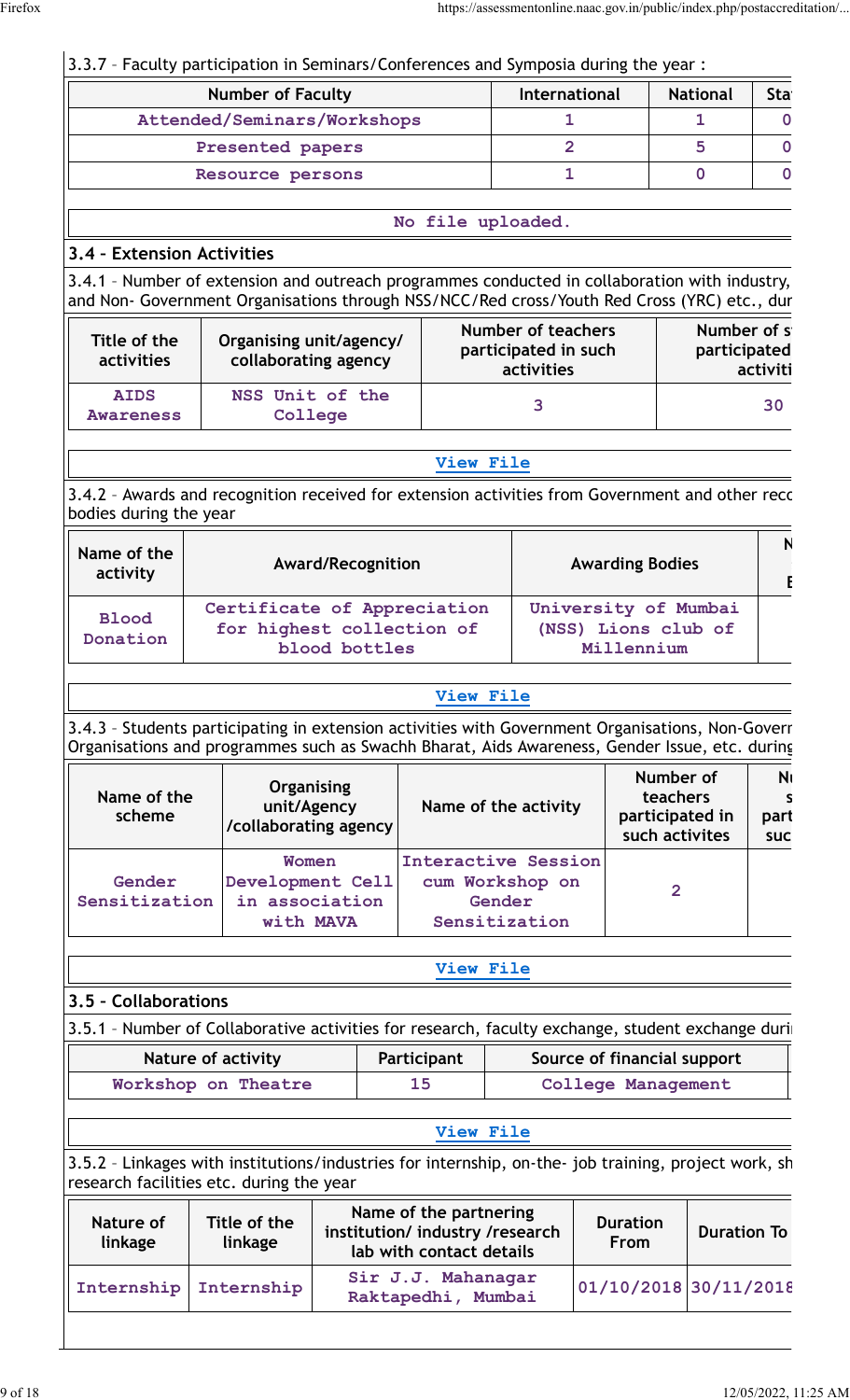|                                                             |                                                                                                                                                                                                                                                   |                       |                       |                           | View File                                       |                      |                                       |           |                                    |                |
|-------------------------------------------------------------|---------------------------------------------------------------------------------------------------------------------------------------------------------------------------------------------------------------------------------------------------|-----------------------|-----------------------|---------------------------|-------------------------------------------------|----------------------|---------------------------------------|-----------|------------------------------------|----------------|
|                                                             | 3.5.3 - MoUs signed with institutions of national, international importance, other universities, in<br>corporate houses etc. during the year                                                                                                      |                       |                       |                           |                                                 |                      |                                       |           |                                    |                |
|                                                             | Organisation                                                                                                                                                                                                                                      |                       | Date of MoU<br>signed | <b>Purpose/Activities</b> |                                                 |                      |                                       |           | Number of stude<br>participated ur |                |
|                                                             | Matoshri V.M.Shah<br>02/07/2018<br>Arpan Blood Bank,<br>Mumbai                                                                                                                                                                                    |                       |                       |                           | Skill based training,<br>education and research |                      |                                       |           |                                    | 171            |
|                                                             |                                                                                                                                                                                                                                                   |                       |                       |                           | View File                                       |                      |                                       |           |                                    |                |
|                                                             | <b>CRITERION IV - INFRASTRUCTURE AND LEARNING RESOURCES</b>                                                                                                                                                                                       |                       |                       |                           |                                                 |                      |                                       |           |                                    |                |
|                                                             | 4.1 - Physical Facilities                                                                                                                                                                                                                         |                       |                       |                           |                                                 |                      |                                       |           |                                    |                |
|                                                             | 4.1.1 - Budget allocation, excluding salary for infrastructure augmentation during the year                                                                                                                                                       |                       |                       |                           |                                                 |                      |                                       |           |                                    |                |
| Budget allocated for infrastructure augmentation<br>7152424 |                                                                                                                                                                                                                                                   |                       |                       |                           |                                                 |                      | Budget utilized for infrastructure de | 8150068   |                                    |                |
|                                                             | 4.1.2 - Details of augmentation in infrastructure facilities during the year                                                                                                                                                                      |                       |                       |                           |                                                 |                      |                                       |           |                                    |                |
|                                                             | <b>Facilities</b>                                                                                                                                                                                                                                 |                       |                       |                           |                                                 |                      | <b>Existing or Newly Added</b>        |           |                                    |                |
|                                                             | Campus Area                                                                                                                                                                                                                                       |                       |                       |                           |                                                 |                      | Existing                              |           |                                    |                |
| Class rooms                                                 |                                                                                                                                                                                                                                                   |                       |                       |                           |                                                 | Existing             |                                       |           |                                    |                |
| Laboratories                                                |                                                                                                                                                                                                                                                   |                       |                       |                           |                                                 | Existing             |                                       |           |                                    |                |
|                                                             |                                                                                                                                                                                                                                                   |                       |                       |                           | <b>View File</b>                                |                      |                                       |           |                                    |                |
|                                                             | 4.2 - Library as a Learning Resource                                                                                                                                                                                                              |                       |                       |                           |                                                 |                      |                                       |           |                                    |                |
|                                                             | 4.2.1 - Library is automated {Integrated Library Management System (ILMS)}                                                                                                                                                                        |                       |                       |                           |                                                 |                      |                                       |           |                                    |                |
|                                                             | Name of the ILMS software                                                                                                                                                                                                                         |                       |                       |                           | Nature of automation (fully or patially)        |                      | <b>Version</b>                        |           | Year of                            |                |
|                                                             | SOUL (From INFLIBNET)                                                                                                                                                                                                                             |                       |                       | Partially                 |                                                 |                      | 2.0.0.14                              |           |                                    |                |
| 4.2.2 - Library Services                                    |                                                                                                                                                                                                                                                   |                       |                       |                           |                                                 |                      |                                       |           |                                    |                |
|                                                             | <b>Library Service Type</b>                                                                                                                                                                                                                       |                       |                       | <b>Existing</b>           |                                                 | <b>Newly Added</b>   |                                       |           |                                    | Tot            |
|                                                             | <b>Text Books</b>                                                                                                                                                                                                                                 |                       | 23910                 | 4259419                   | 2046                                            |                      | 296848                                |           | 25956                              |                |
|                                                             |                                                                                                                                                                                                                                                   |                       |                       |                           |                                                 |                      |                                       |           |                                    |                |
|                                                             | <b>Reference Books</b>                                                                                                                                                                                                                            |                       | 18216                 | 5361750                   | 419                                             |                      | 457980                                |           | 18635                              |                |
|                                                             | Digital Database                                                                                                                                                                                                                                  |                       | 1                     | 5900                      | $\mathbf 0$                                     |                      | $\mathbf 0$                           |           | $\mathbf{1}$                       |                |
|                                                             |                                                                                                                                                                                                                                                   |                       |                       |                           | <b>View File</b>                                |                      |                                       |           |                                    |                |
|                                                             | 4.2.3 - E-content developed by teachers such as: e-PG- Pathshala, CEC (under e-PG- Pathshala CI<br>Graduate) SWAYAM other MOOCs platform NPTEL/NMEICT/any other Government initiatives &am<br>institutional (Learning Management System (LMS) etc |                       |                       |                           |                                                 |                      |                                       |           |                                    |                |
| Name of the<br><b>Teacher</b>                               |                                                                                                                                                                                                                                                   | Name of the<br>Module |                       | developed                 | Platform on which module is                     |                      |                                       | e-content | Date of launch                     |                |
|                                                             | <b>NIL</b>                                                                                                                                                                                                                                        |                       | <b>NIL</b>            |                           |                                                 |                      |                                       | Nill      |                                    |                |
| <b>NIL</b>                                                  |                                                                                                                                                                                                                                                   |                       |                       |                           | No file uploaded.                               |                      |                                       |           |                                    |                |
|                                                             | 4.3 - IT Infrastructure                                                                                                                                                                                                                           |                       |                       |                           |                                                 |                      |                                       |           |                                    |                |
|                                                             | 4.3.1 - Technology Upgradation (overall)                                                                                                                                                                                                          |                       |                       |                           |                                                 |                      |                                       |           |                                    |                |
| <b>Type</b>                                                 | <b>Total</b><br><b>Computers</b>                                                                                                                                                                                                                  | Computer<br>Lab       | Internet              | centers                   | <b>Browsing Computer</b><br><b>Centers</b>      |                      | Office Departments                    |           | <b>Availa</b><br>Bandwi<br>(MBPS/G |                |
|                                                             | 225                                                                                                                                                                                                                                               | 167                   | 225                   | 5                         | $\mathbf 0$                                     | 24                   | 18                                    |           |                                    |                |
| <b>Existing</b><br>Added<br>Total                           | $\overline{0}$<br>225                                                                                                                                                                                                                             | $\mathbf 0$<br>167    | $\overline{0}$<br>225 | $\mathbf 0$<br>5          | $\mathbf 0$<br>$\overline{\mathbf{0}}$          | $\overline{0}$<br>24 | $\mathbf 0$<br>18                     |           |                                    | 17<br>30<br>47 |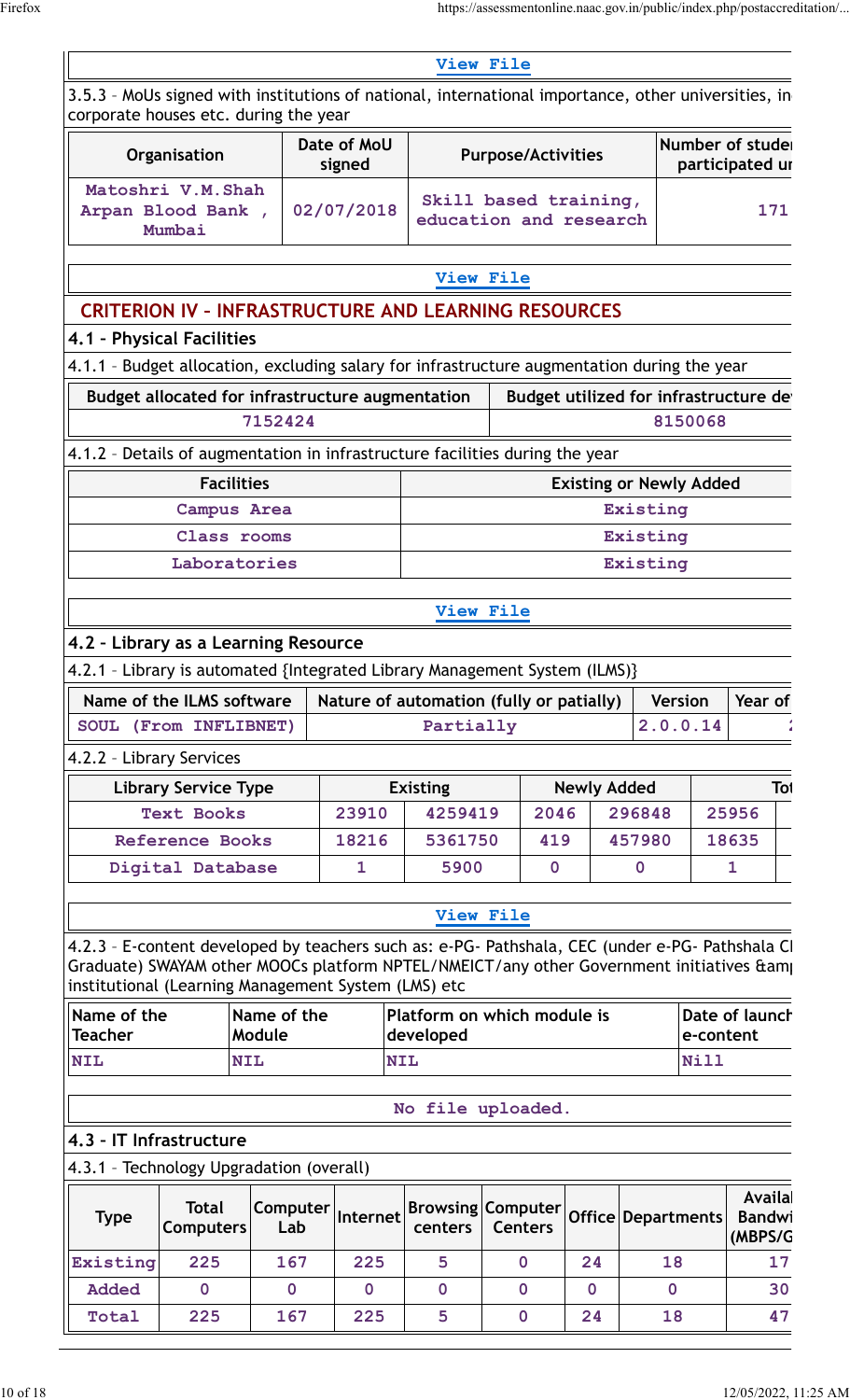# 4.3.2 – Bandwidth available of internet connection in the Institution (Leased line)

|                                               | MBPS/<br><b>GBPS</b><br>47                                     |  |  |  |
|-----------------------------------------------|----------------------------------------------------------------|--|--|--|
| $ 4.3.3$ - Facility for e-content             |                                                                |  |  |  |
| Name of the e-content development<br>facility | Provide the link of the videos and media centre ar<br>facility |  |  |  |
| <b>NIL</b>                                    | Nill                                                           |  |  |  |
| 4.4 - Maintenance of Campus Infrastructure    |                                                                |  |  |  |

## **4.4 – Maintenance of Campus Infrastructure**

4.4.1 - Expenditure incurred on maintenance of physical facilities and academic support facilitie salary component, during the year

| <b>Assigned Budget on</b><br>academic facilities | Expenditure incurred on<br>maintenance of academic<br>facilities | Assigned budget on<br>physical facilities | <b>Expenditure in</b><br>maintenance o<br>facilite |
|--------------------------------------------------|------------------------------------------------------------------|-------------------------------------------|----------------------------------------------------|
| 13881500                                         | 10254650                                                         | 7152424                                   | 815006                                             |

4.4.2 - Procedures and policies for maintaining and utilizing physical, academic and support facil laboratory, library, sports complex, computers, classrooms etc. (maximum 500 words) (informati available in institutional Website, provide link)

**• Laboratories and equipment therein are maintained on a regular bas:** when required. In some cases, e.g. air conditioners are maintained by **an annual maintenance contract. • Computer hardware and software are** maintained and updated regularly . Including the library, the bui infrastructure is protected from any pest hazards by signing a pest contract. • The college has appointed an electrician to maintain electrical supply and appliances for the facilitation of the teac learning process. . The parent body of the college has civil contr appointed for the maintenance of sports grounds. . Fire extinguisher gas supply in Laboratory are maintained by signing an annual maint **contract.**

# **CRITERION V – STUDENT SUPPORT AND PROGRESSION**

## **5.1 – Student Support**

5.1.1 – Scholarships and Financial Support

|                                                | Name/Title of the scheme    | Number of<br>students |  |
|------------------------------------------------|-----------------------------|-----------------------|--|
| Financial Support from<br>institution          | <b>NIL</b>                  |                       |  |
| Financial Support from Other<br><b>Sources</b> |                             |                       |  |
| a) National                                    | State Central<br>Government | 278                   |  |
| b) International                               | Nil                         |                       |  |

## **[View File](https://assessmentonline.naac.gov.in/public/Postacc/Scholarships/21128_Scholarships_1652264455.xlsx)**

5.1.2 - Number of capability enhancement and development schemes such as Soft skill developm Remedial coaching, Language lab, Bridge courses, Yoga, Meditation, Personal Counselling and Me

| Name of the capability                | Date of       | Number of students | Agencies i         |
|---------------------------------------|---------------|--------------------|--------------------|
| enhancement scheme                    | implemetation | enrolled           |                    |
| Workshop on Yoga Stress<br>Management | 21/06/2018    | 75                 | Ambika Yo<br>Vikhr |

#### **[View File](https://assessmentonline.naac.gov.in/public/Postacc/Development_Schemes/21128_Development_Schemes_1652264755.xlsx)**

5.1.3 - Students benefited by guidance for competitive examinations and career counselling offe institution during the year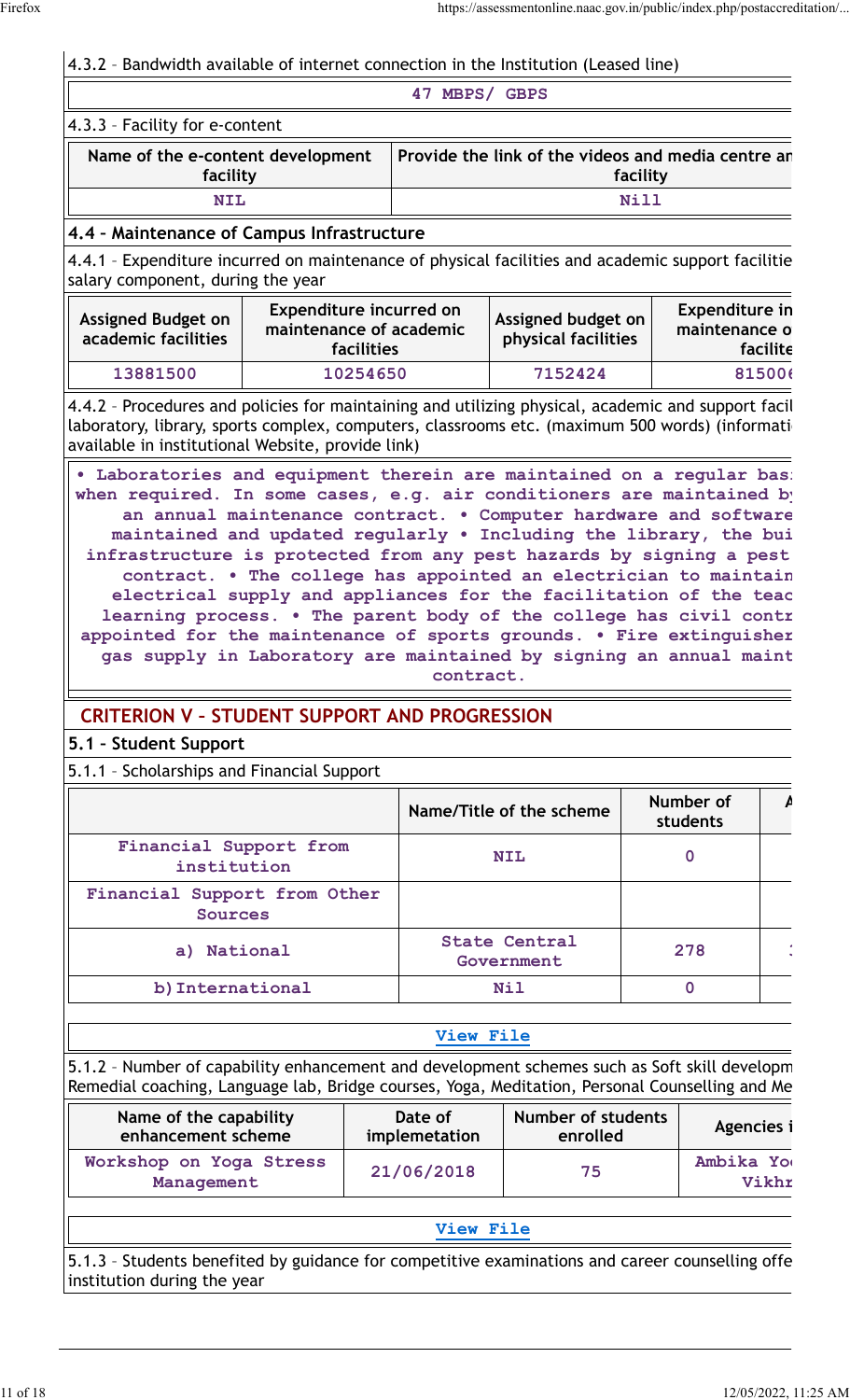| Year | Name of the<br>scheme                                                                                                                                                         |                                                                 | <b>Number of benefited</b><br>students for<br>competitive<br>examination |                                         |                  | Number of benefited<br>students by career<br>counseling activities |                                           |                         | Number of<br>students who have<br>passedin the<br>comp. exam |                                       |                            |
|------|-------------------------------------------------------------------------------------------------------------------------------------------------------------------------------|-----------------------------------------------------------------|--------------------------------------------------------------------------|-----------------------------------------|------------------|--------------------------------------------------------------------|-------------------------------------------|-------------------------|--------------------------------------------------------------|---------------------------------------|----------------------------|
| 2018 | 4 days<br>workshop on<br>Theatre                                                                                                                                              | $\mathbf 0$                                                     |                                                                          |                                         | 12               |                                                                    |                                           | $\mathbf 0$             |                                                              |                                       |                            |
|      |                                                                                                                                                                               |                                                                 |                                                                          |                                         |                  | View File                                                          |                                           |                         |                                                              |                                       |                            |
|      | 5.1.4 - Institutional mechanism for transparency, timely redressal of student grievances, Prevent                                                                             |                                                                 |                                                                          |                                         |                  |                                                                    |                                           |                         |                                                              |                                       |                            |
|      | harassment and ragging cases during the year                                                                                                                                  |                                                                 |                                                                          |                                         |                  |                                                                    |                                           |                         |                                                              |                                       |                            |
|      | Total grievances received Number of grievances redressed Avg. number of days for grievan<br>0                                                                                 |                                                                 |                                                                          | 0                                       |                  |                                                                    |                                           |                         |                                                              | 0                                     |                            |
|      | 5.2 - Student Progression                                                                                                                                                     |                                                                 |                                                                          |                                         |                  |                                                                    |                                           |                         |                                                              |                                       |                            |
|      | 5.2.1 - Details of campus placement during the year                                                                                                                           |                                                                 |                                                                          |                                         |                  |                                                                    |                                           |                         |                                                              |                                       |                            |
|      |                                                                                                                                                                               | On campus                                                       |                                                                          |                                         |                  |                                                                    |                                           |                         | Off campus                                                   |                                       |                            |
|      | <b>Nameof</b><br>organizations<br>visited                                                                                                                                     |                                                                 | Number of<br>students<br>participated                                    | Number of<br>stduents<br>placed         |                  |                                                                    | <b>Nameof</b><br>organizations<br>visited |                         |                                                              | Number of<br>students<br>participated |                            |
|      | Axis<br>Securities                                                                                                                                                            |                                                                 | 26                                                                       | $\overline{2}$                          |                  | Srl limited<br>goregaon                                            |                                           |                         | 4                                                            |                                       |                            |
|      |                                                                                                                                                                               |                                                                 |                                                                          |                                         |                  | View File                                                          |                                           |                         |                                                              |                                       |                            |
|      | 5.2.2 - Student progression to higher education in percentage during the year                                                                                                 |                                                                 |                                                                          |                                         |                  |                                                                    |                                           |                         |                                                              |                                       |                            |
| Year |                                                                                                                                                                               | <b>Number of students</b><br>enrolling into higher<br>education |                                                                          | Programme<br>graduated from             |                  | <b>Depratment</b><br>graduated from                                |                                           |                         | Name of<br>institution joined                                |                                       | $\mathsf{N}$<br>pro<br>adı |
| 2018 | 15                                                                                                                                                                            |                                                                 |                                                                          | B.COM.                                  |                  | <b>COMMERCE</b>                                                    | <b>UNIVERSITY OF</b><br><b>MUMBAI</b>     |                         |                                                              | N.                                    |                            |
|      |                                                                                                                                                                               |                                                                 |                                                                          |                                         |                  | View File                                                          |                                           |                         |                                                              |                                       |                            |
|      | 5.2.3 - Students qualifying in state/ national/ international level examinations during the year (<br>/SLET/GATE/GMAT/CAT/GRE/TOFEL/Civil Services/State Government Services) |                                                                 |                                                                          |                                         |                  |                                                                    |                                           |                         |                                                              |                                       |                            |
|      | <b>Items</b>                                                                                                                                                                  |                                                                 |                                                                          | Number of students selected/ qualifying |                  |                                                                    |                                           |                         |                                                              |                                       |                            |
|      |                                                                                                                                                                               |                                                                 |                                                                          | No Data Entered/Not Applicable !!!      |                  |                                                                    |                                           |                         |                                                              |                                       |                            |
|      |                                                                                                                                                                               |                                                                 |                                                                          |                                         |                  | No file uploaded.                                                  |                                           |                         |                                                              |                                       |                            |
|      | 5.2.4 - Sports and cultural activities / competitions organised at the institution level during the                                                                           |                                                                 |                                                                          |                                         |                  |                                                                    |                                           |                         |                                                              |                                       |                            |
|      |                                                                                                                                                                               | Activity                                                        |                                                                          |                                         |                  |                                                                    | Level                                     |                         |                                                              | Number of Pa                          |                            |
|      |                                                                                                                                                                               |                                                                 | Annual Sports Meet                                                       |                                         |                  | Intra Collegiate                                                   |                                           |                         | 756                                                          |                                       |                            |
|      | Annual Cultural Fest Jallosh                                                                                                                                                  |                                                                 |                                                                          |                                         | Intra Collegiate |                                                                    |                                           |                         | 135                                                          |                                       |                            |
|      |                                                                                                                                                                               | Open Mic Day                                                    |                                                                          |                                         |                  | Intra Collegiate                                                   |                                           |                         |                                                              |                                       | 25 <sub>2</sub>            |
|      |                                                                                                                                                                               |                                                                 |                                                                          |                                         |                  | No file uploaded.                                                  |                                           |                         |                                                              |                                       |                            |
|      | 5.3 - Student Participation and Activities<br>5.3.1 - Number of awards/medals for outstanding performance in sports/cultural activities at                                    |                                                                 |                                                                          |                                         |                  |                                                                    |                                           |                         |                                                              |                                       |                            |
|      | national/international level (award for a team event should be counted as one)<br>Name of the                                                                                 |                                                                 |                                                                          | National/<br>Internaional               |                  | Number of<br>awards for                                            |                                           | Number of<br>awards for |                                                              | <b>Student ID</b><br>number           |                            |
| Year | award/medal                                                                                                                                                                   |                                                                 |                                                                          |                                         | <b>Sports</b>    |                                                                    |                                           | <b>Cultural</b>         |                                                              |                                       |                            |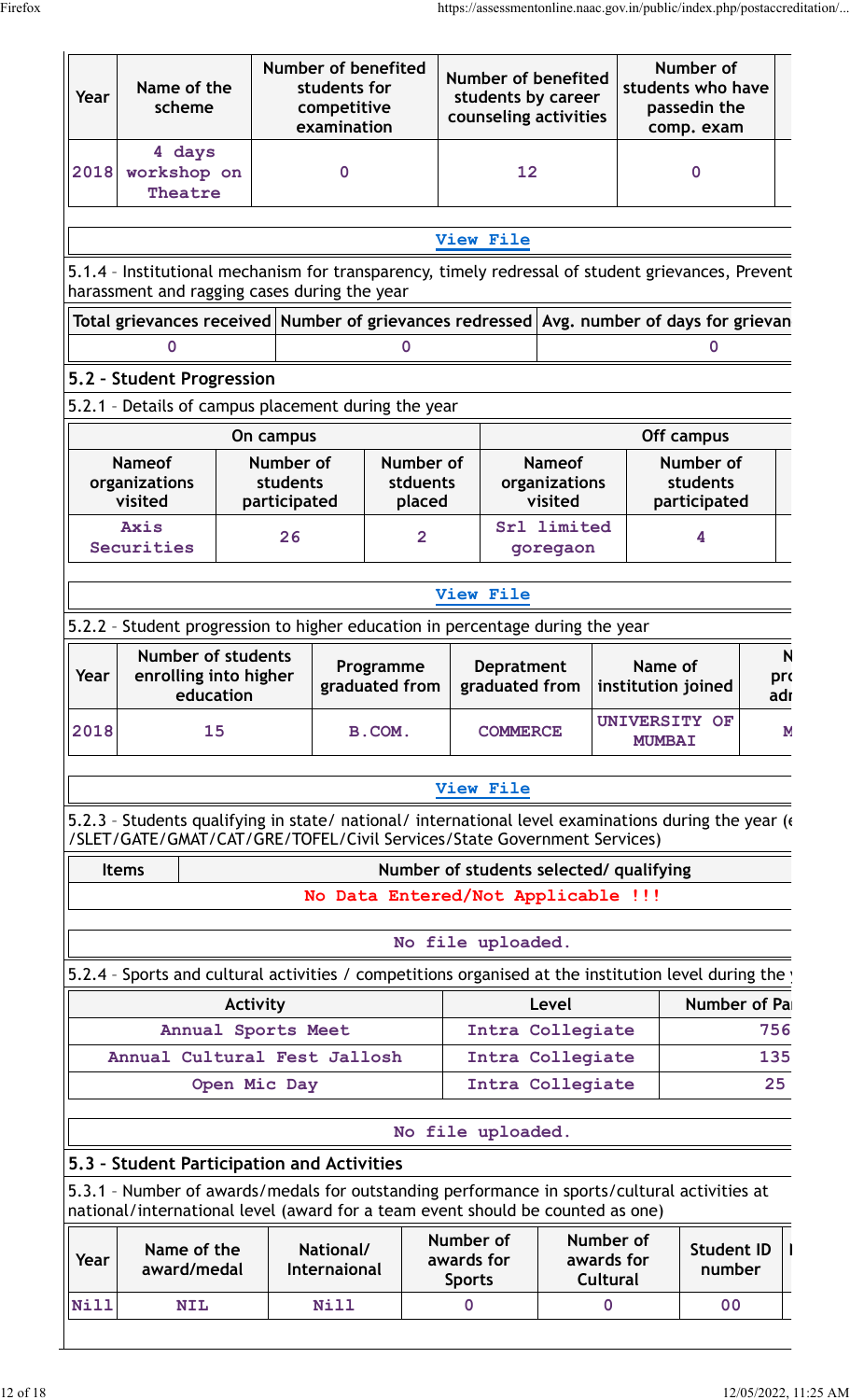**No file uploaded.**

5.3.2 - Activity of Student Council & amp; representation of students on academic & amp; administ bodies/committees of the institution (maximum 500 words)

**• Students' Council is formed as per the norms prescribed by the affiliating** university. Council is involved in all the extra-curricular activi Students' representatives are appointed as Contingent Leaders for Un Youth Festival. . NSS Leaders represent the NSS volunteers in various. outreach activities in and outside the college . Girls' representat: appointed for Women Development Cell. . Apart from this, students volunteers in various committees for cultural festivals and other p **organized by the NSS Unit and Women Development Cell.**

**5.4 – Alumni Engagement**

5.4.1 – Whether the institution has registered Alumni Association?

**No**

5.4.2 – No. of enrolled Alumni:

5.4.3 – Alumni contribution during the year (in Rupees) :

5.4.4 – Meetings/activities organized by Alumni Association :

The alumni of the college contribute to the functions of the coll follows: • Mr. Navin Reddy, an alumnus, was the resource person fo Seminar on "Joy of Computing using Python" organized by the Dept. o students of the college. . Every year, alumni contribute to the organization of different activities of the NSS Unit. . They also contribute to activities. For E.g. they perform as the judges for a personality  $\alpha$ **event in the college culture.**

**0**

**0**

#### **CRITERION VI – GOVERNANCE, LEADERSHIP AND MANAGEMENT**

#### **6.1 – Institutional Vision and Leadership**

6.1.1 - Mention two practices of decentralization and participative management during the last  $y$ (maximum 500 words)

• The decentralization of administration is ensured by the appoint **different academic and administrative committees. • Heads of departments and faculties in charge of different co-curricular and extracurricular activities, in consultation with and getting approval from the Principal and IQAC, carry out regular curricular, extracurricular and co-curri** activities. • The Principal is helped and supported in the administi two vice-principals who are in charge of three different faculties allotment of the administrative work to non-teaching staff is done **the guidelines laid down by the state government.**

6.1.2 – Does the institution have a Management Information System (MIS)?

**No**

## **6.2 – Strategy Development and Deployment**

6.2.1 - Quality improvement strategies adopted by the institution for each of the following (with words each):

| <b>Strategy Type</b>      | <b>Details</b>                                                                                                                                                                                                                                                                                                                                    |  |  |  |  |  |
|---------------------------|---------------------------------------------------------------------------------------------------------------------------------------------------------------------------------------------------------------------------------------------------------------------------------------------------------------------------------------------------|--|--|--|--|--|
| Curriculum<br>Development | . College being affiliated to University of Mu<br>curriculum is developed by the university for<br>conventional degree courses. . Teachers attend w<br>on syllabus revision and make valuable suggest:<br>College being the only institute offering B. Voc<br>Production programme, teachers participate in cu<br>development for this programme. |  |  |  |  |  |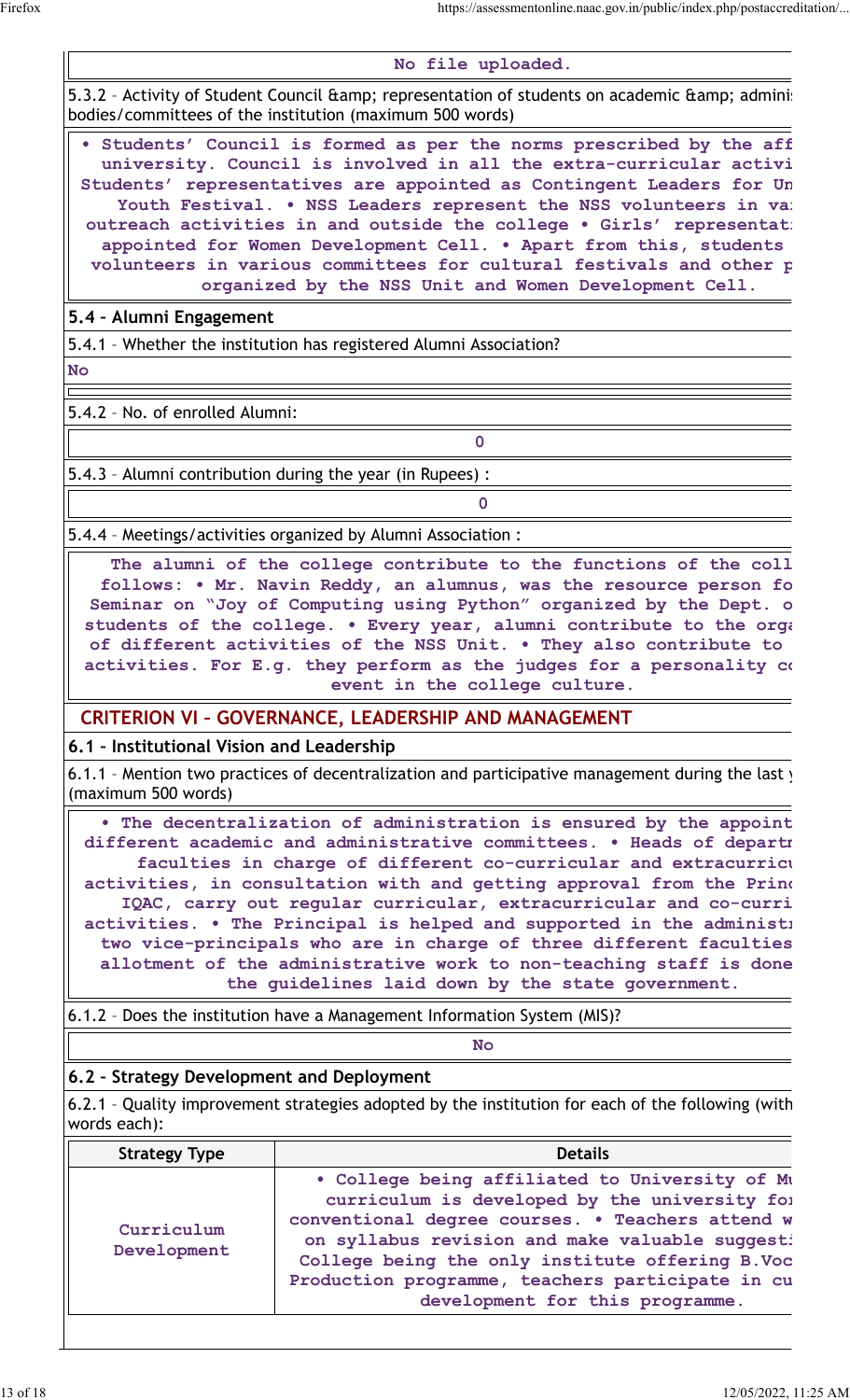| <b>Teaching and</b><br>Learning                                     | . Teachers participates in Faculty development 1<br>conducted by UGC academic staff colleges and<br>institutes. . Teachers also complete online FDPs<br>by MHRD on SWAYAM platform. . In order to make t<br>learning effective, experiential learning metho<br>project work, internship, group discussion, ser<br>research meet, research paper presentations<br>publications by students, etc. are followe                                             |
|---------------------------------------------------------------------|---------------------------------------------------------------------------------------------------------------------------------------------------------------------------------------------------------------------------------------------------------------------------------------------------------------------------------------------------------------------------------------------------------------------------------------------------------|
| Examination and<br>Evaluation                                       | • Examination related information like schedule<br>result is displayed on college website. . College<br>ICT enabled reforms introduced by the universit<br>submission of online examination forms, results<br>Necessary infra structure facilities are made av<br>for examinations which are conducted by the uni<br>through online distribution of question papers. .<br>laboratories were made available for online cent<br>assessment of university. |
| Research and<br>Development                                         | . Workshops on research methodology are organi:<br>teachers and students. . Teachers are encourad<br>complete Ph.D., to publish and present pape                                                                                                                                                                                                                                                                                                        |
| Library, ICT and<br>Physical<br>Infrastructure /<br>Instrumentation | I Library, ICT and Physical Infrastructure<br>Instrumentation . At the beginning of every acade<br>librarian conducts an orientation session for stu<br>introduce the physical and e-resources availal<br>library and to encourage its use. . Books exhibit<br>organized by the Library committee. . Wallpaper<br>"Havi Havishi Haak" is published at the entrance<br>Library with student's participation.                                             |
| Human Resource<br>Management                                        | . Teachers are relieved on priority basis for or:<br>programs, refresher courses, short term courses<br>paper presentation at conferences etc. . Class<br>employees are motivated to improve their educa<br>qualification and technical skills. . Credit co-o<br>society in the premises helps the employees in th<br>loans.                                                                                                                            |
| Industry<br>Interaction /<br>Collaboration                          | . Internship for B.Voc. Media production and B.V<br>programmes. . Blood donation camp organized by NS<br>Training and career counseling.                                                                                                                                                                                                                                                                                                                |
| Admission of<br>Students                                            | All the procedures and rules and regulations rel<br>the admission of students and their enrolment pr<br>by the university and government are strictly adl<br>· Students from deprived sections are allowed to<br>in installments thus ensuring they are not left o<br>admission procedure for financial reasons                                                                                                                                         |
|                                                                     |                                                                                                                                                                                                                                                                                                                                                                                                                                                         |

## 6.2.2 – Implementation of e-governance in areas of operations:

| E-governace area                    | <b>Details</b>                                                                                                                                                                                                                                                                                                                  |
|-------------------------------------|---------------------------------------------------------------------------------------------------------------------------------------------------------------------------------------------------------------------------------------------------------------------------------------------------------------------------------|
| Administration                      | . Student's data is maintained on the digital plat<br>Important communication is conveyed through email<br>WhatsApp and displayed on the college website                                                                                                                                                                        |
| Finance and<br><b>Accounts</b>      | . Tally software is installed. . HET Sevaarth sof<br>introduced by Govt. of Maharashtra is used for pur<br>submission of salary bills etc.                                                                                                                                                                                      |
| Student<br>Admission and<br>Support | . College is affiliated with the University of Mumb<br>admission procedure is centralized wherein students<br>online at the university level. . Scholarship Scheme<br>state and central government are made available to<br>for which they follow procedures online throu<br>mahadbtmahait.gov.in . Students can access library |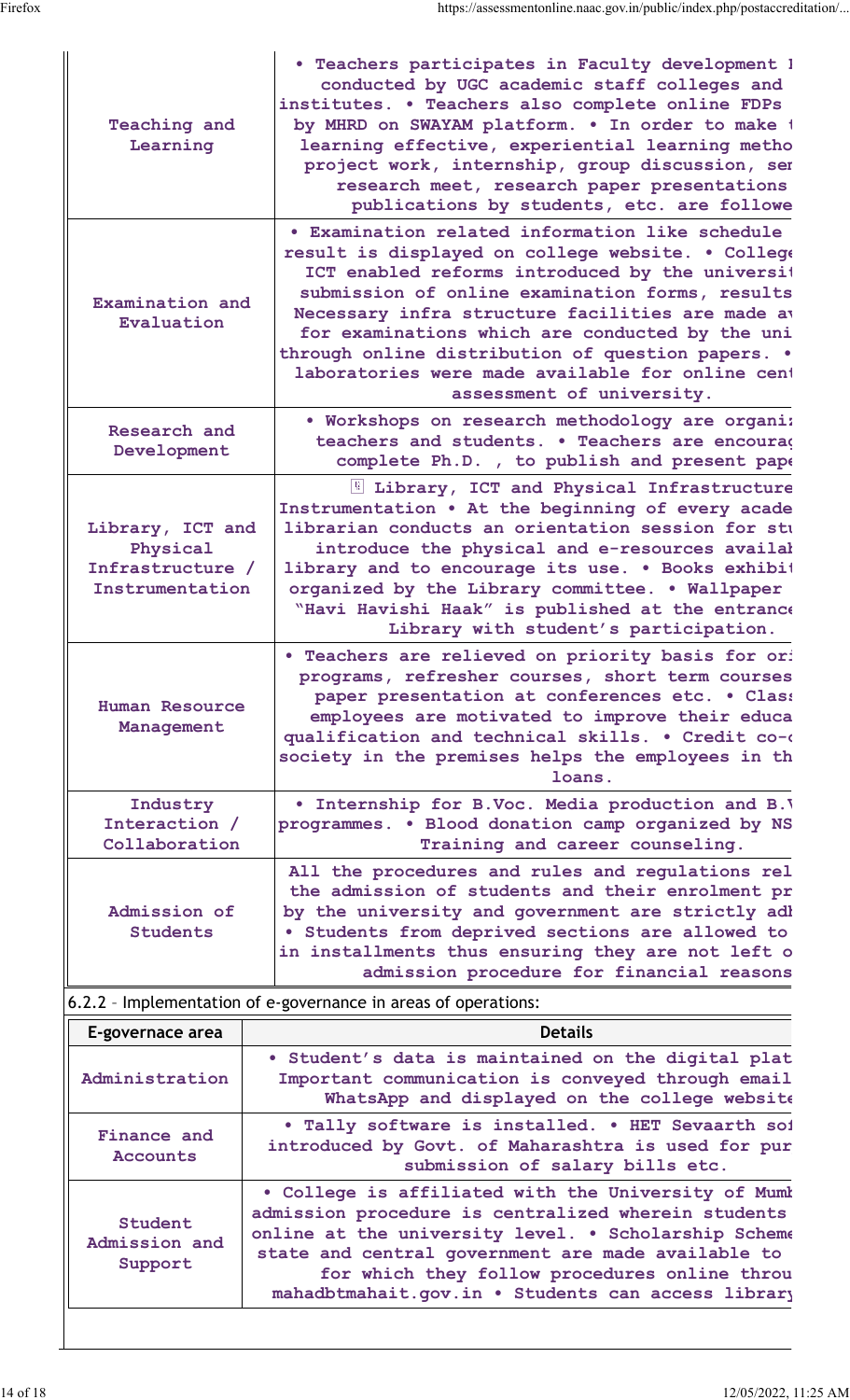|             |                                                                                          | 6.3 - Faculty Empowerment Strategies                                                                                                                                                                       | 6.3.1 - Teachers provided with financial support to attend conferences / workshops and towards                                                                                         | and university examinations.                                                                               |              |             |                                               |                                   |              |                 |
|-------------|------------------------------------------------------------------------------------------|------------------------------------------------------------------------------------------------------------------------------------------------------------------------------------------------------------|----------------------------------------------------------------------------------------------------------------------------------------------------------------------------------------|------------------------------------------------------------------------------------------------------------|--------------|-------------|-----------------------------------------------|-----------------------------------|--------------|-----------------|
| Year        | Name of<br><b>Teacher</b>                                                                | fee of professional bodies during the year<br>Name of conference/ workshop<br>Name of the professional body for<br>attended for which financial support<br>which membership fee is<br>provided<br>provided |                                                                                                                                                                                        |                                                                                                            |              |             |                                               |                                   |              |                 |
| <b>Nill</b> | <b>NIL</b>                                                                               |                                                                                                                                                                                                            |                                                                                                                                                                                        |                                                                                                            |              |             | <b>NIL</b>                                    |                                   |              |                 |
|             |                                                                                          |                                                                                                                                                                                                            |                                                                                                                                                                                        | No file uploaded.                                                                                          |              |             |                                               |                                   |              |                 |
|             |                                                                                          |                                                                                                                                                                                                            | 6.3.2 - Number of professional development / administrative training programmes organized by t<br>for teaching and non teaching staff during the year                                  |                                                                                                            |              |             |                                               |                                   |              |                 |
| Year        | Title of the<br>professional<br>development<br>programme organised<br>for teaching staff | Title of the<br>administrative training<br>programme organised<br>for non-teaching staff                                                                                                                   |                                                                                                                                                                                        | From<br>date                                                                                               | To<br>Date   |             | Number of<br>participants<br>(Teaching staff) | N<br>pa<br>(no                    |              |                 |
| <b>Nill</b> |                                                                                          | <b>NIL</b>                                                                                                                                                                                                 | <b>NIL</b>                                                                                                                                                                             |                                                                                                            | <b>Nill</b>  | <b>Nill</b> |                                               | Nill                              |              |                 |
|             |                                                                                          |                                                                                                                                                                                                            |                                                                                                                                                                                        | No file uploaded.                                                                                          |              |             |                                               |                                   |              |                 |
|             |                                                                                          |                                                                                                                                                                                                            | 6.3.3 - No. of teachers attending professional development programmes, viz., Orientation Progra<br>Refresher Course, Short Term Course, Faculty Development Programmes during the year |                                                                                                            |              |             |                                               |                                   |              |                 |
|             |                                                                                          | Title of the professional development<br>programme                                                                                                                                                         |                                                                                                                                                                                        | <b>Number of teachers</b><br>who attended                                                                  |              |             |                                               | <b>From Date</b>                  |              | To date         |
|             |                                                                                          | Swayam online course in<br>Communication Technology in<br>Education                                                                                                                                        |                                                                                                                                                                                        |                                                                                                            | 1            |             |                                               | <b>Nill</b>                       |              | Nill            |
|             |                                                                                          | English                                                                                                                                                                                                    | UGC Sponsored Refresher Course in                                                                                                                                                      |                                                                                                            | $\mathbf{1}$ |             |                                               | 13/12/2018 22/12/20               |              |                 |
|             |                                                                                          |                                                                                                                                                                                                            |                                                                                                                                                                                        | No file uploaded.                                                                                          |              |             |                                               |                                   |              |                 |
|             |                                                                                          |                                                                                                                                                                                                            | 6.3.4 - Faculty and Staff recruitment (no. for permanent recruitment):                                                                                                                 |                                                                                                            |              |             |                                               |                                   |              |                 |
|             |                                                                                          | <b>Teaching</b>                                                                                                                                                                                            |                                                                                                                                                                                        |                                                                                                            |              |             |                                               | Non-teaching                      |              |                 |
|             | Permanent                                                                                |                                                                                                                                                                                                            | <b>Full Time</b>                                                                                                                                                                       | Permanent                                                                                                  |              |             |                                               | <b>Full</b>                       |              |                 |
|             | 0                                                                                        |                                                                                                                                                                                                            | 0                                                                                                                                                                                      |                                                                                                            |              | $\mathbf 0$ |                                               |                                   |              |                 |
|             | 6.3.5 - Welfare schemes for                                                              |                                                                                                                                                                                                            |                                                                                                                                                                                        |                                                                                                            |              |             |                                               |                                   |              |                 |
|             | <b>Teaching</b><br>Centre                                                                | Credit co-operative<br>Society, Dr. Datta Samant<br>Free Medical Advisory                                                                                                                                  |                                                                                                                                                                                        | Non-teaching<br>Credit co-operative<br>Society, Dr. Datta Samant<br><b>Free Medical Advisory</b><br>Centre |              |             |                                               | Group Insurance<br>Scholarship, F | Book Bank Sc | <b>Students</b> |
|             |                                                                                          |                                                                                                                                                                                                            | 6.4 - Financial Management and Resource Mobilization                                                                                                                                   |                                                                                                            |              |             |                                               |                                   |              |                 |
|             |                                                                                          |                                                                                                                                                                                                            |                                                                                                                                                                                        |                                                                                                            |              |             |                                               |                                   |              |                 |
|             |                                                                                          |                                                                                                                                                                                                            | 6.4.1 - Institution conducts internal and external financial audits regularly (with in 100 words ea<br>. Institution conducts internal and external financial audits regul             |                                                                                                            |              |             |                                               |                                   |              |                 |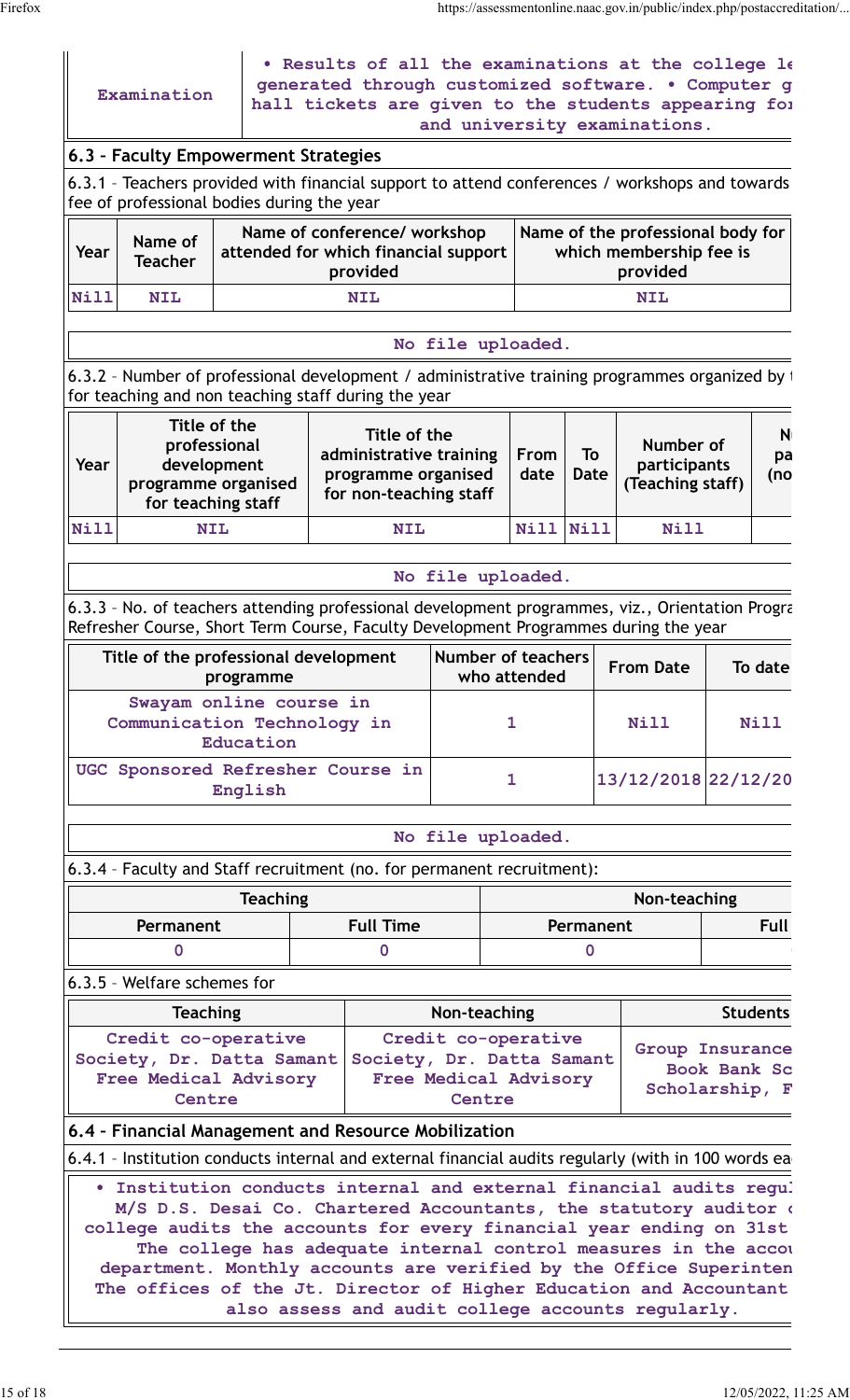6.4.2 - Funds / Grants received from management, non-government bodies, individuals, philanth during the year(not covered in Criterion III) **Name of the non government funding agencies /individuals Funds/ Grnats received in Rs. Purpose**

|           | ugununu mamalada                                                                                                                                                                      |  |                                      |                                |             |  |                       |                  |
|-----------|---------------------------------------------------------------------------------------------------------------------------------------------------------------------------------------|--|--------------------------------------|--------------------------------|-------------|--|-----------------------|------------------|
|           | Seth Moraji Kanji Charitable Trust                                                                                                                                                    |  |                                      | 1500                           |             |  | Student fees of       | <b>Niwate</b>    |
|           |                                                                                                                                                                                       |  | No file uploaded.                    |                                |             |  |                       |                  |
|           | 6.4.3 - Total corpus fund generated                                                                                                                                                   |  |                                      |                                |             |  |                       |                  |
|           |                                                                                                                                                                                       |  | 18000                                |                                |             |  |                       |                  |
|           | 6.5 - Internal Quality Assurance System                                                                                                                                               |  |                                      |                                |             |  |                       |                  |
|           | 6.5.1 - Whether Academic and Administrative Audit (AAA) has been done?                                                                                                                |  |                                      |                                |             |  |                       |                  |
|           | <b>Audit Type</b>                                                                                                                                                                     |  | <b>External</b>                      |                                |             |  |                       | <b>Internal</b>  |
|           |                                                                                                                                                                                       |  | Yes/No                               |                                | Agency      |  | Yes/No                | Au               |
|           | Academic                                                                                                                                                                              |  | <b>No</b>                            |                                | <b>Nill</b> |  | <b>No</b>             |                  |
|           | Administrative                                                                                                                                                                        |  | <b>No</b>                            |                                | <b>Nill</b> |  | <b>No</b>             |                  |
|           | 6.5.2 - Activities and support from the Parent - Teacher Association (at least three)                                                                                                 |  |                                      |                                |             |  |                       |                  |
|           | Class-wise parent meetings are conducted a wherein the overall perfor<br>the student is discussed with parents by the class teacher.                                                  |  |                                      |                                |             |  |                       |                  |
|           | 6.5.3 - Development programmes for support staff (at least three)                                                                                                                     |  |                                      |                                |             |  |                       |                  |
|           |                                                                                                                                                                                       |  | nil                                  |                                |             |  |                       |                  |
|           | 6.5.4 - Post Accreditation initiative(s) (mention at least three)                                                                                                                     |  |                                      |                                |             |  |                       |                  |
|           | College introduced two vocational programmes sponsored by UGC as fo<br>B.Voc. MLT . B.Voc. Media Production Centre for Ph.D. in Commero<br>started. Formation and functioning of IQAC |  |                                      |                                |             |  |                       |                  |
|           | 6.5.5 - Internal Quality Assurance System Details                                                                                                                                     |  |                                      |                                |             |  |                       |                  |
|           | a) Submission of Data for AISHE portal                                                                                                                                                |  |                                      |                                |             |  |                       |                  |
|           |                                                                                                                                                                                       |  | b) Participation in NIRF             |                                |             |  |                       |                  |
|           |                                                                                                                                                                                       |  | c)ISO certification                  |                                |             |  |                       |                  |
|           |                                                                                                                                                                                       |  | d)NBA or any other quality audit     |                                |             |  |                       |                  |
|           | 6.5.6 - Number of Quality Initiatives undertaken during the year                                                                                                                      |  |                                      |                                |             |  |                       |                  |
| Year      | Name of quality initiative by IQAC                                                                                                                                                    |  | Date of<br>conducting<br><b>IQAC</b> | <b>Duration</b><br><b>From</b> |             |  | <b>Duration To</b>    |                  |
| 2019      | Research Methodology on<br>Academic Projects                                                                                                                                          |  | 25/01/2019                           |                                |             |  | 25/01/2019 25/01/2019 |                  |
| 2019      | An Interactive session on<br>"Sense of Responsibility:<br>15/02/2019 15/02/2019<br>15/02/2019<br>Key to Safety on Social<br>Media"                                                    |  |                                      |                                |             |  |                       |                  |
|           |                                                                                                                                                                                       |  |                                      |                                |             |  |                       |                  |
|           |                                                                                                                                                                                       |  | No file uploaded.                    |                                |             |  |                       |                  |
|           | <b>CRITERION VII - INSTITUTIONAL VALUES AND BEST PRACTICES</b>                                                                                                                        |  |                                      |                                |             |  |                       |                  |
|           | 7.1 - Institutional Values and Social Responsibilities                                                                                                                                |  |                                      |                                |             |  |                       |                  |
| the year) | 7.1.1 - Gender Equity (Number of gender equity promotion programmes organized by the institut                                                                                         |  |                                      |                                |             |  |                       |                  |
|           | Title of the programme                                                                                                                                                                |  |                                      |                                | Period from |  | <b>Period To</b>      | <b>Nu</b><br>Par |

**Female**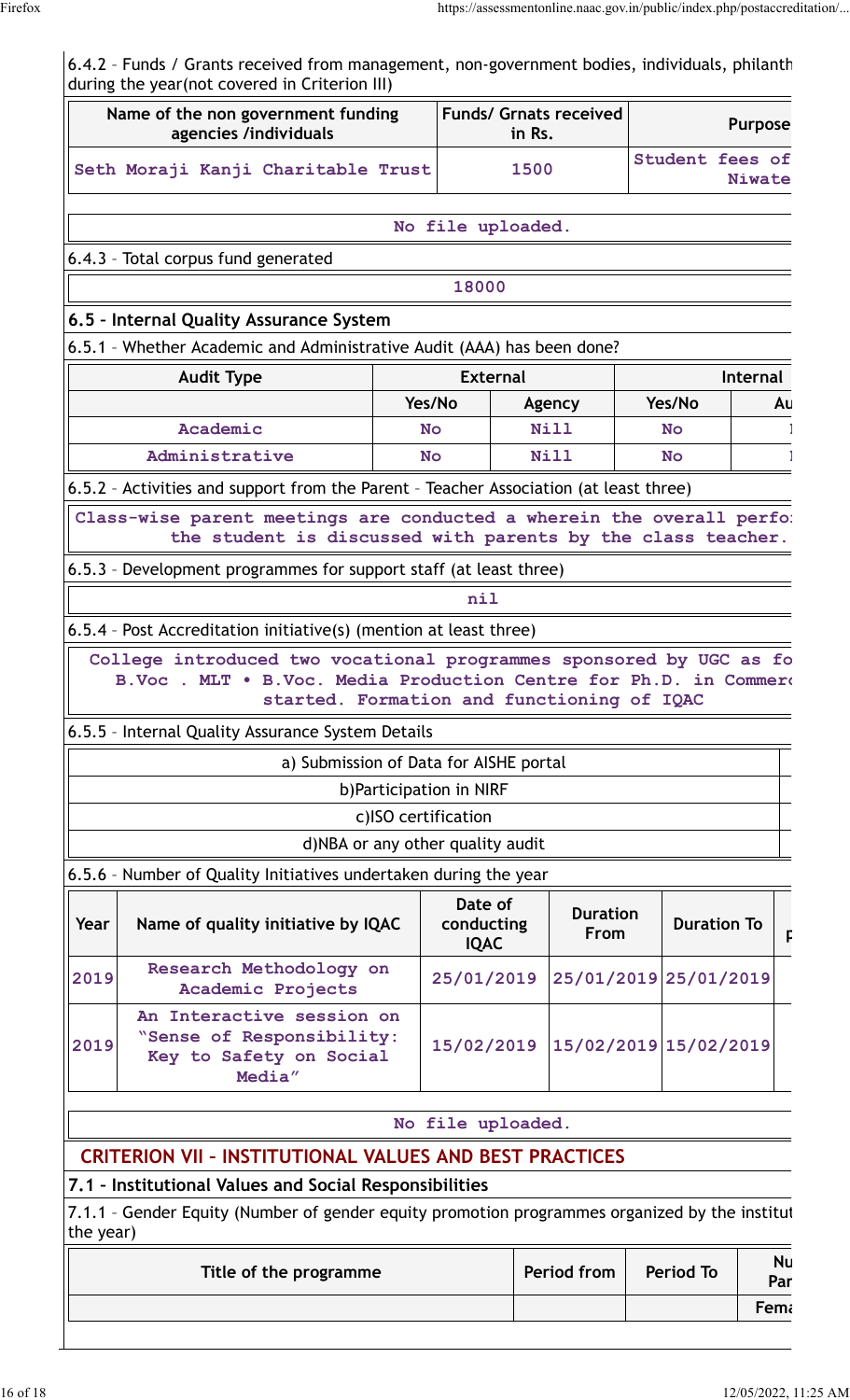|                                                                                                                                       |                                                     |             | Gender Sensitization                                  |                                                                                                                                                                                                                                                                                                                                                                | Interactive Session cum Workshop on                                                                                                                                                                                                           |                             |                                                                                                                                                                                                                                         |                                         | 28/01/2019 28/01/2019                                          | 80      |  |  |
|---------------------------------------------------------------------------------------------------------------------------------------|-----------------------------------------------------|-------------|-------------------------------------------------------|----------------------------------------------------------------------------------------------------------------------------------------------------------------------------------------------------------------------------------------------------------------------------------------------------------------------------------------------------------------|-----------------------------------------------------------------------------------------------------------------------------------------------------------------------------------------------------------------------------------------------|-----------------------------|-----------------------------------------------------------------------------------------------------------------------------------------------------------------------------------------------------------------------------------------|-----------------------------------------|----------------------------------------------------------------|---------|--|--|
| Interactive Session on Domestic Violence<br>and Sexual Harassment                                                                     |                                                     |             |                                                       |                                                                                                                                                                                                                                                                                                                                                                |                                                                                                                                                                                                                                               | 29/01/2019 29/01/2019<br>27 |                                                                                                                                                                                                                                         |                                         |                                                                |         |  |  |
|                                                                                                                                       |                                                     |             |                                                       |                                                                                                                                                                                                                                                                                                                                                                | 7.1.2 - Environmental Consciousness and Sustainability/Alternate Energy initiatives such as:                                                                                                                                                  |                             |                                                                                                                                                                                                                                         |                                         |                                                                |         |  |  |
|                                                                                                                                       |                                                     |             |                                                       |                                                                                                                                                                                                                                                                                                                                                                | Percentage of power requirement of the University met by the renewable energy sou                                                                                                                                                             |                             |                                                                                                                                                                                                                                         |                                         |                                                                |         |  |  |
|                                                                                                                                       |                                                     |             |                                                       |                                                                                                                                                                                                                                                                                                                                                                | Percentage of the power requirement of the College met by the ren<br>energy sources . Solar Energy Plant                                                                                                                                      |                             |                                                                                                                                                                                                                                         |                                         |                                                                |         |  |  |
|                                                                                                                                       | 7.1.3 - Differently abled (Divyangjan) friendliness |             |                                                       |                                                                                                                                                                                                                                                                                                                                                                |                                                                                                                                                                                                                                               |                             |                                                                                                                                                                                                                                         |                                         |                                                                |         |  |  |
| Item facilities                                                                                                                       |                                                     |             |                                                       |                                                                                                                                                                                                                                                                                                                                                                |                                                                                                                                                                                                                                               |                             | Yes/No                                                                                                                                                                                                                                  |                                         | <b>Number of benefic</b>                                       |         |  |  |
|                                                                                                                                       |                                                     |             | Provision for lift                                    |                                                                                                                                                                                                                                                                                                                                                                |                                                                                                                                                                                                                                               | <b>Yes</b>                  |                                                                                                                                                                                                                                         |                                         | 1.                                                             |         |  |  |
|                                                                                                                                       |                                                     |             | Ramp/Rails                                            |                                                                                                                                                                                                                                                                                                                                                                |                                                                                                                                                                                                                                               | <b>Yes</b>                  |                                                                                                                                                                                                                                         |                                         | 1                                                              |         |  |  |
|                                                                                                                                       |                                                     |             | Scribes for examination<br>Any other similar facility |                                                                                                                                                                                                                                                                                                                                                                |                                                                                                                                                                                                                                               | <b>Yes</b><br><b>Yes</b>    |                                                                                                                                                                                                                                         |                                         | $\mathbf{1}$<br>1                                              |         |  |  |
|                                                                                                                                       |                                                     |             |                                                       |                                                                                                                                                                                                                                                                                                                                                                |                                                                                                                                                                                                                                               |                             |                                                                                                                                                                                                                                         |                                         |                                                                |         |  |  |
| 7.1.4 - Inclusion and Situatedness<br>Number of<br>initiatives to<br>address<br>Year<br>locational<br>advantages and<br>disadvantages |                                                     |             |                                                       | Number of<br>initiatives<br>taken to<br>engage with<br>and<br>contribute to<br>local<br>community                                                                                                                                                                                                                                                              | Date                                                                                                                                                                                                                                          | <b>Duration</b>             |                                                                                                                                                                                                                                         | Name of<br>initiative                   | <b>Issues</b><br>addressed                                     | p<br>S' |  |  |
| 2018                                                                                                                                  |                                                     | <b>Nill</b> |                                                       | <b>Nill</b>                                                                                                                                                                                                                                                                                                                                                    | 01/12/2018                                                                                                                                                                                                                                    | 8                           |                                                                                                                                                                                                                                         | <b>AIDS</b><br><b>Awareness</b><br>week | Creation<br>of<br><b>Awareness</b><br>regarding<br><b>AIDS</b> |         |  |  |
|                                                                                                                                       |                                                     |             |                                                       |                                                                                                                                                                                                                                                                                                                                                                |                                                                                                                                                                                                                                               | <b>View File</b>            |                                                                                                                                                                                                                                         |                                         |                                                                |         |  |  |
|                                                                                                                                       |                                                     |             |                                                       |                                                                                                                                                                                                                                                                                                                                                                | 7.1.5 - Human Values and Professional Ethics Code of conduct (handbooks) for various stakeholde                                                                                                                                               |                             |                                                                                                                                                                                                                                         |                                         |                                                                |         |  |  |
| Date of<br><b>Title</b><br>publication                                                                                                |                                                     |             | Follow up(max 100 words)                              |                                                                                                                                                                                                                                                                                                                                                                |                                                                                                                                                                                                                                               |                             |                                                                                                                                                                                                                                         |                                         |                                                                |         |  |  |
|                                                                                                                                       | Code of<br>conduct for<br><b>Students</b>           |             | 06/06/2018                                            | 1. College prospectus includes the code of co:<br>students 2. The Heads of different activiti<br>Faculty In-charge of the discipline committed<br>the students regarding the code of conduct du<br>induction program for first-year students.<br>discipline committee of the college maintains<br>discipline ensuring the code of conduct is f<br>effectively. |                                                                                                                                                                                                                                               |                             |                                                                                                                                                                                                                                         |                                         |                                                                |         |  |  |
| Code of<br>Conduct for<br>$Non-$<br>teaching<br>staff                                                                                 |                                                     |             | 06/06/2018                                            |                                                                                                                                                                                                                                                                                                                                                                |                                                                                                                                                                                                                                               |                             | 1. Non teaching staff effectively follows the<br>conduct introduced by University of Mumbai. 2<br>employees are assigned duties by rotation to<br>their efficiency. They are also rewarded for<br>work as an incentive to motivate them |                                         |                                                                |         |  |  |
|                                                                                                                                       | Code of<br>Conduct for<br><b>Teachers</b>           |             | 06/06/2019                                            |                                                                                                                                                                                                                                                                                                                                                                | 1. The affiliating university and the State G<br>have prescribed a code of conduct for college<br>in the form of professional ethics. 2. Any i<br>the department and inter-personal level are :<br>professionally in the departmental meeting |                             |                                                                                                                                                                                                                                         | informally.                             |                                                                |         |  |  |